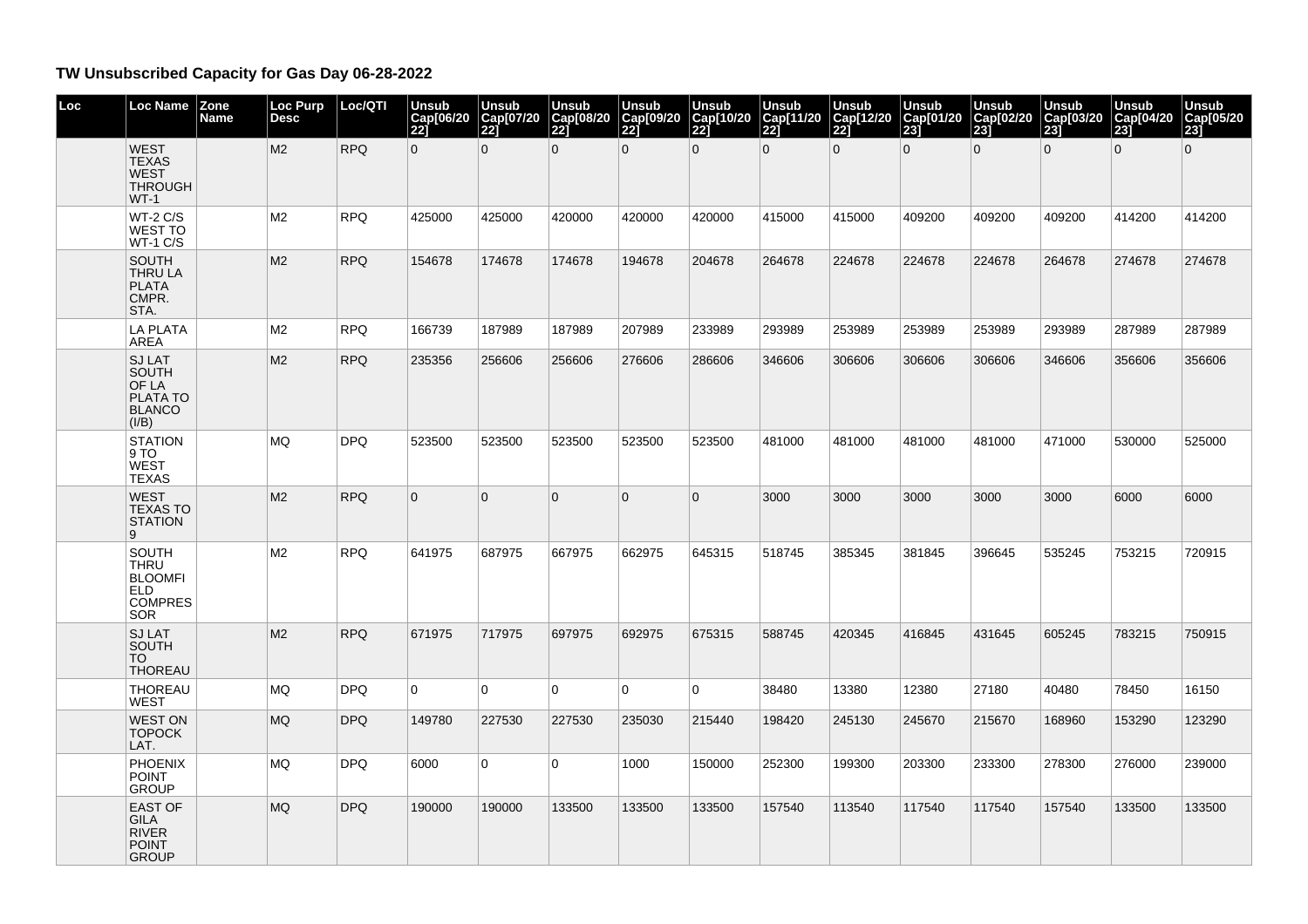| Loc    | <b>Loc Name</b>                                                      | Zone<br><b>Name</b>         | Loc Purp<br><b>Desc</b> | Loc/QTI    | Unsub<br>Cap[06/20<br>221 | Unsub<br>Cap[07/20<br>221 | <b>Unsub</b><br>Cap[08/20<br>22j | <b>Unsub</b><br>Cap[09/20<br>221 | <b>Unsub</b><br>Cap[10/20<br>221 | Unsub<br>Cap[11/20<br>221 | Unsub<br>Cap[12/20<br>221 | <b>Unsub</b><br>Cap[01/20<br>$\overline{23}$ | <b>Unsub</b><br>Cap[02/20<br><b>231</b> | Unsub<br>Cap[03/20<br>23 | Unsub<br>Cap[04/20<br>23 | <b>Unsub</b><br>Cap[05/20<br>23] |
|--------|----------------------------------------------------------------------|-----------------------------|-------------------------|------------|---------------------------|---------------------------|----------------------------------|----------------------------------|----------------------------------|---------------------------|---------------------------|----------------------------------------------|-----------------------------------------|--------------------------|--------------------------|----------------------------------|
|        | <b>WEST</b><br><b>TEXAS</b><br><b>EAST</b><br>THROUGH<br>WT-1        |                             | MQ                      | DPQ        | 242000                    | 242000                    | 242000                           | 242000                           | 242000                           | 233000                    | 233000                    | 233000                                       | 233000                                  | 223000                   | 250000                   | 245000                           |
|        | <b>WT-1 C/S</b><br><b>EAST</b><br>THRU WT-<br>2 C/S                  |                             | <b>MQ</b>               | DPQ        | 390000                    | 390000                    | 390000                           | 340000                           | 340000                           | 335000                    | 335000                    | 335000                                       | 335000                                  | 335000                   | 340000                   | 340000                           |
|        | <b>PYOTE</b><br>SOUTH<br><b>SYSTEM</b>                               |                             | MQ                      | <b>DPQ</b> | 245000                    | 245000                    | 245000                           | 195000                           | 195000                           | 195000                    | 195000                    | 195000                                       | 195000                                  | 195000                   | 195000                   | 195000                           |
|        | <b>SOUTH</b><br><b>THRU</b><br><b>PECOS</b><br>CMPR.<br>STA.         |                             | <b>MQ</b>               | <b>DPQ</b> | 186000                    | 186000                    | 186000                           | 186000                           | 186000                           | 186000                    | 186000                    | 186000                                       | 186000                                  | 186000                   | 186000                   | 186000                           |
|        | <b>FROM</b><br>COMP.<br>STA.9<br><b>EAST ON</b><br>PH LAT.           |                             | <b>MQ</b>               | <b>DPQ</b> | 86956                     | 146260                    | 146260                           | 144260                           | 161600                           | 121550                    | 116250                    | 116250                                       | 116250                                  | 121550                   | 187550                   | 187550                           |
|        | <b>EAST</b><br><b>FLOW</b><br>THRU P-3<br>COMP.<br>STA.              |                             | <b>MQ</b>               | <b>DPQ</b> | 88201                     | 145950                    | 151140                           | 149140                           | 166480                           | 175500                    | 175500                    | 175500                                       | 175500                                  | 175500                   | 186750                   | 186750                           |
|        | <b>WEST</b><br><b>FLOW</b><br>THRU P-3<br>COMP.<br>STA.              |                             | M <sub>2</sub>          | RPQ        | 253000                    | 253000                    | 253000                           | 253000                           | 253000                           | 268000                    | 268000                    | 268000                                       | 268000                                  | 268000                   | 273000                   | 273000                           |
|        | From<br>CMPR.<br><b>STA. P-1</b><br><b>WEST TO</b><br>CMPR.<br>STA.9 |                             | M <sub>2</sub>          | <b>RPQ</b> | 253171                    | 253171                    | 253171                           | 253171                           | 253171                           | 268171                    | 268171                    | 268171                                       | 268171                                  | 268171                   | 273171                   | 273171                           |
|        | CMPR.<br>STA.9<br><b>WEST TO</b><br><b>THOREAU</b>                   |                             | M <sub>2</sub>          | <b>RPQ</b> | 40240                     | 38240                     | 38240                            | 40240                            | 22900                            | 58250                     | 63250                     | 63250                                        | 63250                                   | 58250                    | 28750                    | 28750                            |
| 100735 | 3 BEAR<br><b>FUEL</b>                                                | <b>WEST</b><br><b>TEXAS</b> | MQ.                     | DPQ        | 3000                      | 3000                      | 3000                             | 3000                             | 3000                             | 3000                      | 3000                      | 3000                                         | 3000                                    | 3000                     | 3000                     | 3000                             |
| 100734 | 3 BEAR<br>LEA                                                        | <b>WEST</b><br><b>TEXAS</b> | M <sub>2</sub>          | RPQ        | 40000                     | 40000                     | 40000                            | 40000                            | 40000                            | 40000                     | 40000                     | 40000                                        | 40000                                   | 40000                    | 40000                    | 40000                            |
| 60826  | A J<br>RAMMING LE                                                    | PANHAND MQ                  |                         | DPQ        | 500                       | 500                       | 500                              | 500                              | 500                              | 500                       | 500                       | 500                                          | 500                                     | 500                      | 500                      | 500                              |
| 60152  | DEL                                                                  | ABO FUEL CENTRAL            | MQ                      | <b>DPQ</b> | 5000                      | 5000                      | 5000                             | 5000                             | 5000                             | 5000                      | 5000                      | 5000                                         | 5000                                    | 5000                     | 5000                     | 5000                             |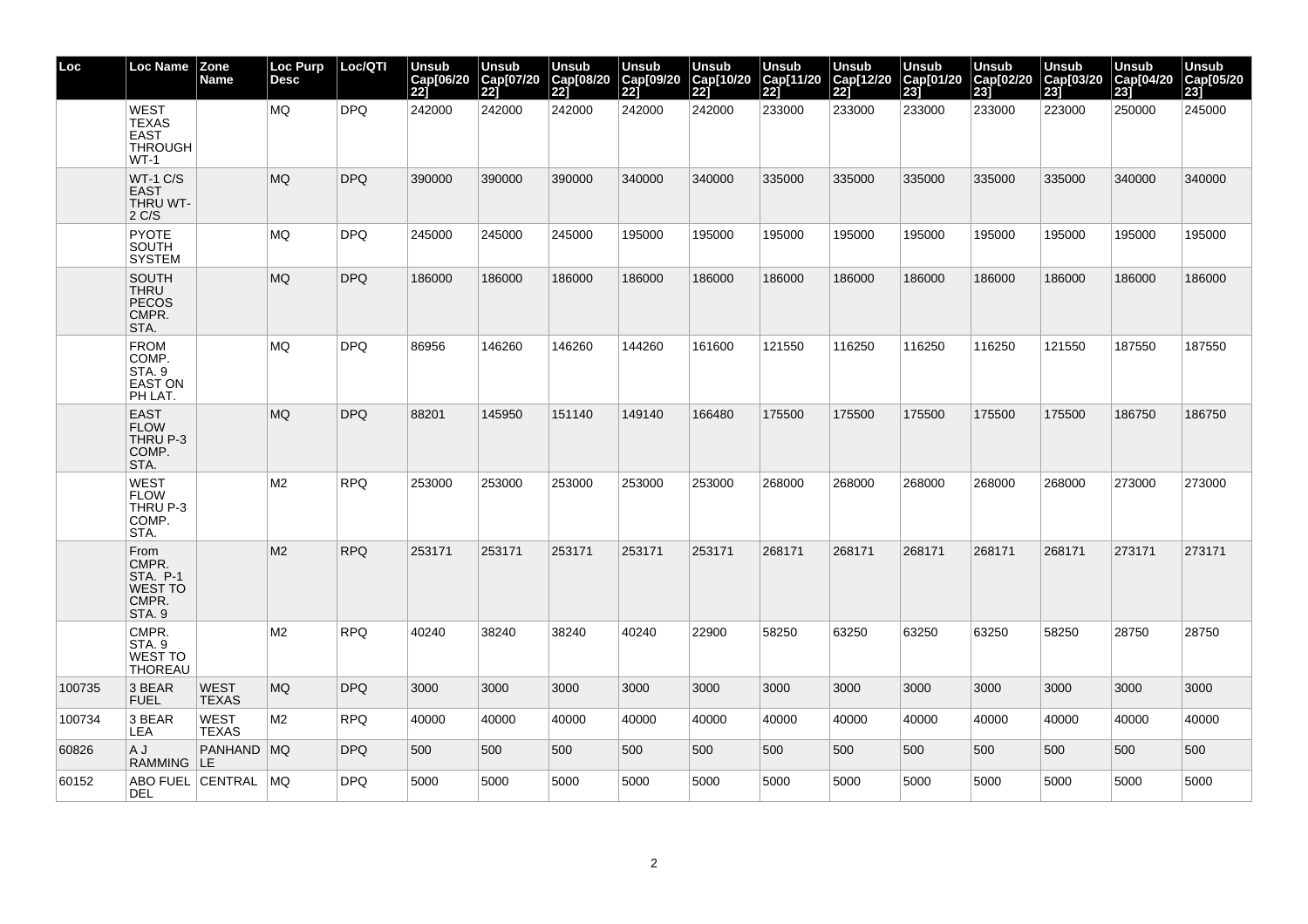| Loc    | Loc Name                                                    | <b>Zone</b><br>Name         | <b>Loc Purp</b><br><b>Desc</b> | Loc/QTI    | Unsub<br>Cap[06/20<br>221 | Unsub<br>Cap[07/20<br>221 | <b>Unsub</b><br>Cap[08/20<br> 22] | <b>Unsub</b><br>Cap[09/20<br>221 | <b>Unsub</b><br>Cap[10/20<br>221 | Unsub<br>Cap[11/20<br>221 | Unsub<br>Cap[12/20<br>221 | <b>Unsub</b><br>Cap[01/20<br>23j | Unsub<br>Cap[02/20<br>231 | <b>Unsub</b><br>Cap[03/20<br>231 | <b>Unsub</b><br>Cap[04/20<br>231 | <b>Unsub</b><br>Cap[05/20<br>23j |
|--------|-------------------------------------------------------------|-----------------------------|--------------------------------|------------|---------------------------|---------------------------|-----------------------------------|----------------------------------|----------------------------------|---------------------------|---------------------------|----------------------------------|---------------------------|----------------------------------|----------------------------------|----------------------------------|
| 60151  | ABO REC<br>PT.                                              | CENTRAL M2                  |                                | <b>RPQ</b> | 40000                     | 40000                     | 40000                             | 40000                            | 40000                            | 40000                     | 40000                     | 40000                            | 40000                     | 40000                            | 40000                            | 40000                            |
| 28786  | <b>ADOBE</b><br><b>OWENS</b><br><b>CORNING</b>              | PANHAND MQ<br>LE.           |                                | <b>DPQ</b> | 6500                      | 7000                      | 7000                              | 7000                             | 7000                             | 7000                      | 7000                      | 7000                             | 7000                      | 7000                             | 7000                             | 7000                             |
| 500293 | <b>AGAVE</b><br><b>AID</b><br>STATE #1                      | CENTRAL                     | M <sub>2</sub>                 | <b>RPQ</b> | 35000                     | 35000                     | 35000                             | 35000                            | 35000                            | 35000                     | 35000                     | 35000                            | 35000                     | 35000                            | 35000                            | 35000                            |
| 500305 | <b>AGAVE</b><br>ATOKA#3<br><b>STA</b>                       | CENTRAL                     | $\mathsf{M}2$                  | <b>RPQ</b> | 52000                     | 52000                     | 52000                             | 52000                            | 52000                            | 52000                     | 52000                     | 52000                            | 52000                     | 52000                            | 52000                            | 52000                            |
| 78308  | <b>AGAVE</b><br><b>DODD</b>                                 | CENTRAL M2                  |                                | <b>RPQ</b> | 20000                     | 20000                     | 20000                             | 20000                            | 20000                            | 20000                     | 20000                     | 20000                            | 20000                     | 20000                            | 20000                            | 20000                            |
| 500655 | <b>AGAVE</b><br><b>LEC</b><br><b>CROSSOV</b><br>ER.         | <b>CENTRAL</b>              | M <sub>2</sub>                 | <b>RPQ</b> | 35000                     | 35000                     | 35000                             | 35000                            | 35000                            | 35000                     | 35000                     | 35000                            | 35000                     | 35000                            | 35000                            | 35000                            |
| 500307 | <b>AGAVE</b><br><b>LONG</b><br><b>ARROYO</b><br>MQ.         | CENTRAL                     | M <sub>2</sub>                 | <b>RPQ</b> | 70000                     | 70000                     | 70000                             | 70000                            | 70000                            | 70000                     | 70000                     | 70000                            | 70000                     | 70000                            | 70000                            | 70000                            |
| 500303 | AGAVE<br>RIO.<br><b>PECOS</b>                               | CENTRAL                     | $\mathsf{M}2$                  | <b>RPQ</b> | 55000                     | 55000                     | 55000                             | 55000                            | 55000                            | 55000                     | 55000                     | 55000                            | 55000                     | 55000                            | 55000                            | 55000                            |
| 79028  | <b>AGAVE</b><br><b>ROJO</b><br><b>BANCO</b>                 | <b>WEST</b><br><b>TEXAS</b> | M <sub>2</sub>                 | <b>RPQ</b> | 111489                    | 81000                     | 81000                             | 31000                            | 31000                            | 51000                     | 107500                    | 107500                           | 107500                    | 51000                            | 51000                            | 51000                            |
| 500657 | <b>AGAVE</b><br><b>SHUGART</b><br>LATERAL<br>TAP #2 OF<br>Δ | <b>WEST</b><br><b>TEXAS</b> | M2                             | <b>RPQ</b> | 15000                     | 15000                     | 15000                             | 15000                            | 15000                            | 15000                     | 15000                     | 15000                            | 15000                     | 15000                            | 15000                            | 15000                            |
| 500232 | <b>AGAVE</b><br>STATE 27                                    | CENTRAL                     | IM2                            | <b>RPQ</b> | 500                       | 500                       | 500                               | 500                              | 500                              | 500                       | 500                       | 500                              | 500                       | 500                              | 500                              | 500                              |
| 13468  | <b>ALLSUPS</b><br>CONV.ST<br><b>ORE</b>                     | PANHAND MQ<br>ILE.          |                                | <b>DPQ</b> | 2981                      | 2981                      | 2981                              | 2981                             | 2981                             | 2981                      | 2981                      | 2981                             | 2981                      | 2981                             | 2981                             | 2981                             |
| 56993  | DEL.-<br><b>SHERMAN</b>                                     | AMARILLO PANHAND MQ<br>LE   |                                | <b>DPQ</b> | 7000                      | 7000                      | 7000                              | 7000                             | 7000                             | 7000                      | 7000                      | 7000                             | 7000                      | 7000                             | 7000                             | 7000                             |
| 57261  | DELIVERY LE                                                 | AMARILLO PANHAND MQ         |                                | <b>DPQ</b> | 2000                      | 2000                      | 2000                              | 2000                             | 2000                             | 2000                      | 2000                      | 2000                             | 2000                      | 2000                             | 2000                             | 2000                             |
| 500520 | <b>ROBERTS</b><br><b>ANG</b>                                | PANHAND MQ                  |                                | <b>DPQ</b> | 1000                      | 1000                      | 1000                              | 1000                             | 1000                             | 1000                      | 1000                      | 1000                             | 1000                      | 1000                             | 1000                             | 1000                             |
|        | <b>CARSON</b><br>CO. TAP                                    | LE.                         |                                |            |                           |                           |                                   |                                  |                                  |                           |                           |                                  |                           |                                  |                                  |                                  |
| 100766 | <b>ANG</b><br>Caviness                                      | PANHAND MQ<br>ILE.          |                                | <b>DPQ</b> | 6000                      | 6000                      | 6000                              | 6000                             | 6000                             | 6000                      | 6000                      | 6000                             | 6000                      | 6000                             | 6000                             | 6000                             |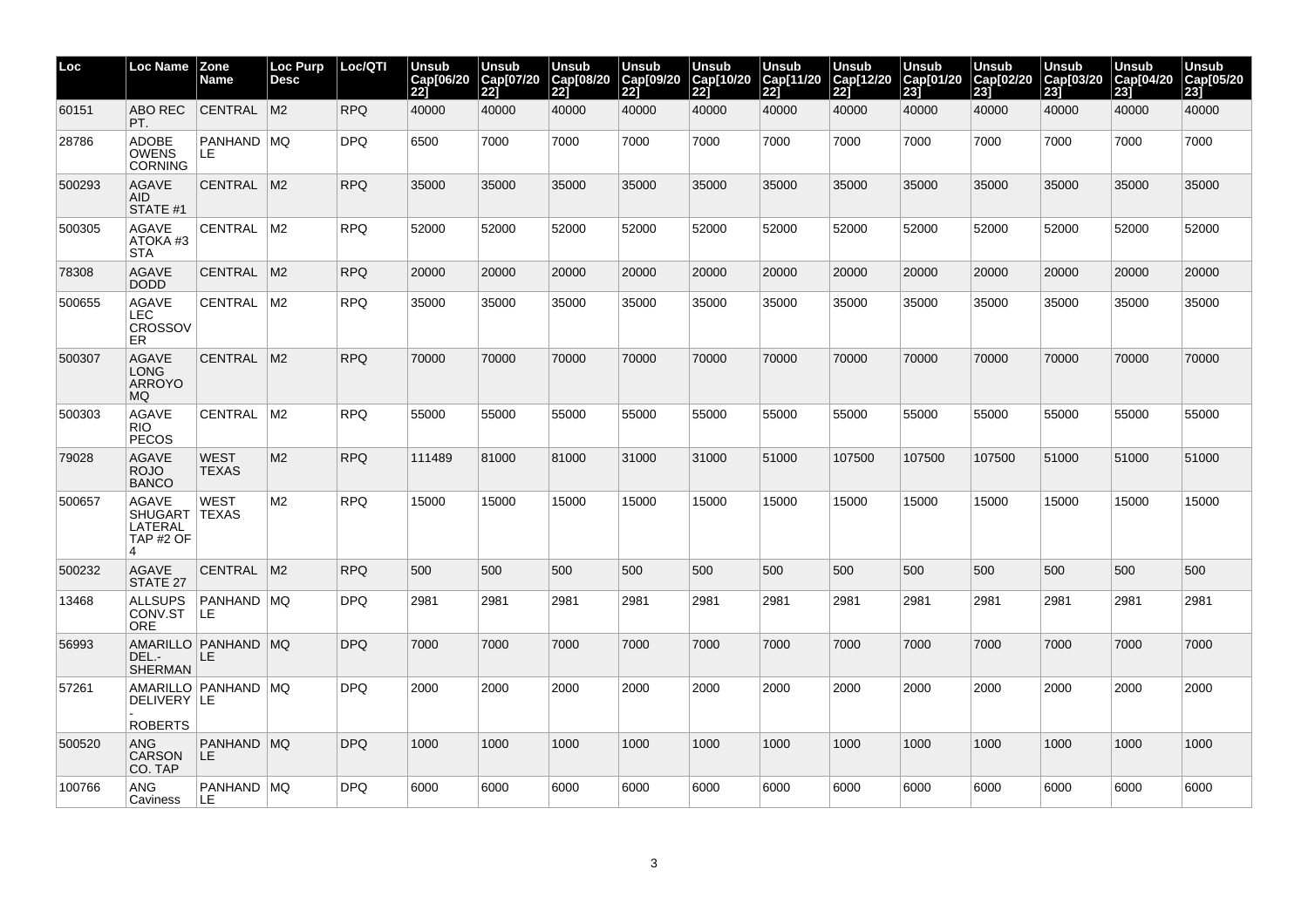| Loc    | Loc Name                                                    | Zone<br>Name                   | Loc Purp<br><b>Desc</b> | Loc/QTI    | Unsub<br>Cap[06/20<br>221 | Unsub<br>Cap[07/20<br>22] | <b>Unsub</b><br>Cap[08/20<br> 22] | <b>Unsub</b><br>Cap[09/20<br>221 | Unsub<br>Cap[10/20<br><b>221</b> | Unsub<br>Cap[11/20<br>221 | Unsub<br>Cap[12/20<br>221 | Unsub<br>Cap[01/20<br> 23] | <b>Unsub</b><br>Cap[02/20<br>231 | Unsub<br>Cap[03/20<br>231 | <b>Unsub</b><br>Cap[04/20<br>231 | <b>Unsub</b><br>Cap[05/20<br>23] |
|--------|-------------------------------------------------------------|--------------------------------|-------------------------|------------|---------------------------|---------------------------|-----------------------------------|----------------------------------|----------------------------------|---------------------------|---------------------------|----------------------------|----------------------------------|---------------------------|----------------------------------|----------------------------------|
| 500171 | ANG-O<br><b>NEAL &amp;</b><br><b>SHADID II</b>              | PANHAND MQ<br>LE.              |                         | <b>DPQ</b> | 500                       | 500                       | 500                               | 500                              | 500                              | 500                       | 500                       | 500                        | 500                              | 500                       | 500                              | 500                              |
| 500170 | ANG-<br>SCOTT/BA LE<br>NDY II                               | PANHAND   MQ                   |                         | DPQ        | 500                       | 500                       | 500                               | 500                              | 500                              | 500                       | 500                       | 500                        | 500                              | 500                       | 500                              | 500                              |
| 57274  | ANR/TW<br><b>RED</b><br><b>DEER</b>                         | PANHAND MQ<br>LE.              |                         | <b>DPQ</b> | $\Omega$                  | $\Omega$                  | 0                                 | $\Omega$                         | $\Omega$                         | $\Omega$                  | $\Omega$                  | $\overline{0}$             | $\Omega$                         | $\Omega$                  | $\Omega$                         | $\Omega$                         |
| 57274  | <b>ANR/TW</b><br><b>RED</b><br><b>DEER</b>                  | PANHAND   M2<br>LE.            |                         | <b>RPQ</b> | 195000                    | 195000                    | 195000                            | 195000                           | 195000                           | 195000                    | 195000                    | 195000                     | 195000                           | 195000                    | 195000                           | 195000                           |
| 79049  | <b>ATMOS</b><br><b>AIRPORT</b><br>$\mathsf{I}/\mathsf{C}$   | PANHAND   MQ<br>ILE.           |                         | <b>DPQ</b> | 249                       | 249                       | 250                               | 250                              | 250                              | 250                       | 250                       | 250                        | 250                              | 250                       | 250                              | 250                              |
| 79052  | <b>ATMOS</b><br><b>CANYON</b><br>WEST I/C                   | PANHAND MQ<br>LE.              |                         | <b>DPQ</b> | 2700                      | 2850                      | 2500                              | 2500                             | 2500                             | 1500                      | 1500                      | 1500                       | 1500                             | 1500                      | 2500                             | 2500                             |
| 79058  | <b>ATMOS</b><br><b>PAMPA</b><br><b>NORTH</b>                | PANHAND MQ<br>LE.              |                         | <b>DPQ</b> | 14850                     | 14950                     | 13350                             | 13350                            | 13350                            | 7600                      | 7600                      | 7600                       | 7600                             | 7600                      | 13350                            | 13350                            |
| 57245  | <b>ATMOS</b><br><b>PIPELINE</b><br><b>WARD</b>              | WEST<br><b>TEXAS</b>           | ΜQ                      | DPQ        | 85000                     | 85000                     | 85000                             | 85000                            | 85000                            | 85000                     | 85000                     | 85000                      | 85000                            | 85000                     | 85000                            | 85000                            |
| 57245  | <b>ATMOS</b><br><b>PIPELINE</b><br><b>WARD</b>              | <b>WEST</b><br><b>TEXAS</b>    | M <sub>2</sub>          | <b>RPQ</b> | 85000                     | 85000                     | 80000                             | 80000                            | 80000                            | 75000                     | 75000                     | 69200                      | 69200                            | 69200                     | 74200                            | 74200                            |
| 500154 | <b>ATMOS</b><br><b>PIPELINE</b><br><b>PECOS</b>             | WEST<br><b>TEXAS</b>           | <b>MQ</b>               | <b>DPQ</b> | 95000                     | 95000                     | 95000                             | 95000                            | 95000                            | 95000                     | 95000                     | $\overline{0}$             | $\overline{0}$                   | $\Omega$                  | 95000                            | 95000                            |
| 78474  | <b>ATMOS</b><br><b>RANDALL</b><br><b>COUNTY</b>             | PANHAND MQ<br>LE.              |                         | <b>DPQ</b> | 109746                    | 109646                    | 104790                            | 104790                           | 104790                           | 72000                     | 72000                     | 72000                      | 72000                            | 72000                     | 109750                           | 109750                           |
| 9168   | <b>ATOKA</b><br><b>PECOS</b><br><b>DIAMOND</b><br>PL 8 INCH | CENTRAL   M2                   |                         | <b>RPQ</b> | 30000                     | 30000                     | 30000                             | 30000                            | 30000                            | 30000                     | 30000                     | 30000                      | 30000                            | 30000                     | 30000                            | 30000                            |
| 100732 | Arlington<br>Valley<br>Plant                                | <b>PHOENIX</b>                 | MQ                      | <b>DPQ</b> | 185000                    | 185000                    | 250000                            | 250000                           | 250000                           | 250000                    | 250000                    | 250000                     | 250000                           | 250000                    | 250000                           | 250000                           |
| 59362  | <b>NSON</b>                                                 | BAILS/JOH   PANHAND   MQ<br>LE |                         | <b>DPQ</b> | 1000                      | 1000                      | 1000                              | 1000                             | 1000                             | 1000                      | 1000                      | 1000                       | 1000                             | 1000                      | 1000                             | 1000                             |
| 13258  | <b>BAR G</b><br>FEEDYAR LE<br>D.                            | PANHAND MQ                     |                         | DPQ        | 3000                      | 3000                      | 3000                              | 3000                             | 3000                             | 3000                      | 3000                      | 3000                       | 3000                             | 3000                      | 3000                             | 3000                             |
| 15420  | <b>BENZER</b><br><b>FARMS</b><br><b>LTD</b>                 | PANHAND MQ<br>LE.              |                         | <b>DPQ</b> | 3000                      | 3000                      | 3000                              | 3000                             | 3000                             | 3000                      | 3000                      | 3000                       | 3000                             | 3000                      | 3000                             | 3000                             |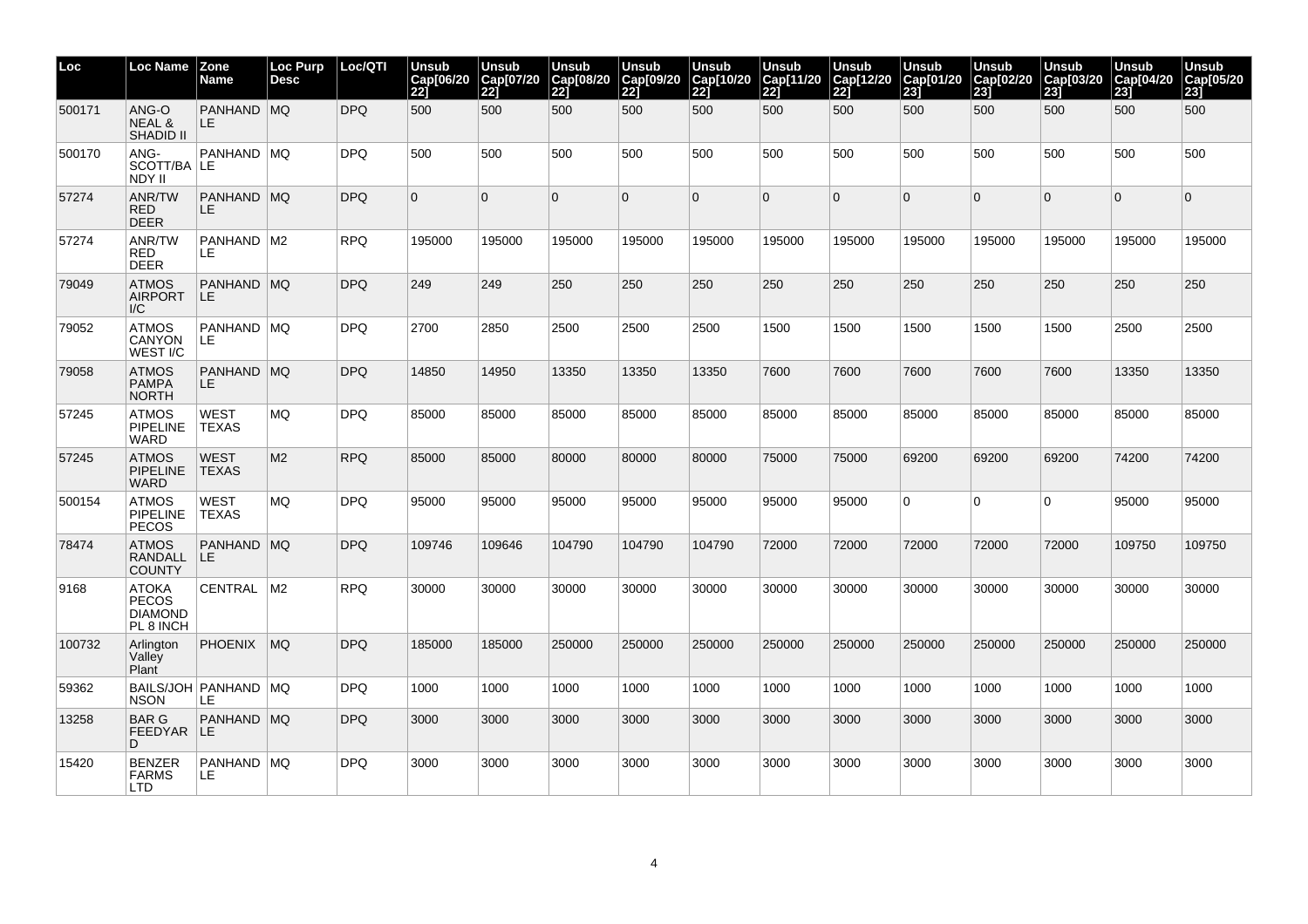| Loc    | <b>Loc Name</b>                                                   | <b>Zone</b><br>Name               | <b>Loc Purp</b><br><b>Desc</b> | Loc/QTI    | Unsub<br>Cap[06/20<br>221 | Unsub<br>Cap[07/20<br>221 | <b>Unsub</b><br>Cap[08/20<br> 22] | <b>Unsub</b><br>Cap[09/20<br>221 | Unsub<br>Cap[10/20<br>221 | <b>Unsub</b><br>Cap[11/20<br>221 | Unsub<br>Cap[12/20<br>221 | Unsub<br>Cap[01/20<br> 23] | <b>Unsub</b><br>Cap[02/20<br>231 | <b>Unsub</b><br>Cap[03/20<br>231 | <b>Unsub</b><br>Cap[04/20<br>231 | <b>Unsub</b><br>Cap[05/20<br>23j |
|--------|-------------------------------------------------------------------|-----------------------------------|--------------------------------|------------|---------------------------|---------------------------|-----------------------------------|----------------------------------|---------------------------|----------------------------------|---------------------------|----------------------------|----------------------------------|----------------------------------|----------------------------------|----------------------------------|
| 56498  | <b>BLOOMFI</b><br>ELD.<br><b>COMPRES</b><br><b>SOR</b>            | <b>SAN JUAN M2</b>                |                                | <b>RPQ</b> | 995760                    | 1026760                   | 1006760                           | 981760                           | 954100                    | 790230                           | 657130                    | 653630                     | 668430                           | 806730                           | 1014700                          | 982400                           |
| 13202  | -BANDY<br>(FARM<br>TAP)                                           | <b>BOGGESS PANHAND MQ</b><br>ILE. |                                | <b>DPQ</b> | 500                       | 500                       | 500                               | 500                              | 500                       | 500                              | 500                       | 500                        | 500                              | 500                              | 500                              | 500                              |
| 500536 | <b>BP</b><br><b>FLORIDA</b><br><b>PLANT I/C</b>                   | <b>SAN</b><br>JUAN2               | M <sub>2</sub>                 | <b>RPQ</b> | 163500                    | 153500                    | 153500                            | 153500                           | 163500                    | 173500                           | 173500                    | 173500                     | 173500                           | 173500                           | 183500                           | 183500                           |
| 13278  | C. A.<br>CALDWEL LE                                               | PANHAND MQ                        |                                | <b>DPQ</b> | 500                       | 500                       | 500                               | 500                              | 500                       | 500                              | 500                       | 500                        | 500                              | 500                              | 500                              | 500                              |
| 78113  | <b>CALPINE</b><br>SO. POINT THOREAU<br><b>POWER</b><br><b>DEL</b> | WW.                               | <b>MQ</b>                      | <b>DPQ</b> | 90000                     | 90000                     | 90000                             | 90000                            | 90000                     | 90000                            | 90000                     | 90000                      | 90000                            | 90000                            | 90000                            | 90000                            |
| 10746  | CARL<br>LOOTEN                                                    | PANHAND   MQ<br>LE                |                                | <b>DPQ</b> | 500                       | 500                       | 500                               | 500                              | 500                       | 500                              | 500                       | 500                        | 500                              | 500                              | 500                              | 500                              |
| 13195  | FRYE #2<br>(FARM<br>TAP)                                          | CARTHEL- PANHAND MQ<br>LE.        |                                | <b>DPQ</b> | 500                       | 500                       | 500                               | 500                              | 500                       | 500                              | 500                       | 500                        | 500                              | 500                              | 500                              | 500                              |
| 500230 | CATOR-<br><b>BUNDY</b><br><b>DELIVERY</b>                         | PANHAND MQ<br>LE.                 |                                | <b>DPQ</b> | 500                       | 500                       | 500                               | 500                              | 500                       | 500                              | 500                       | 500                        | 500                              | 500                              | 500                              | 500                              |
| 78394  | <b>AREA</b><br><b>BOUNDAR</b>                                     | CENTRAL CENTRAL MQ                |                                | <b>DPQ</b> | 625000                    | 625000                    | 625000                            | 625000                           | 625000                    | 625000                           | 625000                    | 625000                     | 625000                           | 625000                           | 625000                           | 625000                           |
| 78394  | <b>AREA</b><br><b>BOUNDAR</b>                                     | CENTRAL CENTRAL                   | IM2                            | <b>RPQ</b> | 625000                    | 625000                    | 625000                            | 625000                           | 625000                    | 625000                           | 625000                    | 625000                     | 625000                           | 625000                           | 625000                           | 625000                           |
| 500631 | CEP-LA<br><b>PLATA</b>                                            | <b>SAN</b><br>JUAN2               | M <sub>2</sub>                 | <b>RPQ</b> | 10000                     | 10000                     | 10000                             | 10000                            | 10000                     | 10000                            | 10000                     | 10000                      | 10000                            | 10000                            | 10000                            | 10000                            |
| 13314  | <b>CHARLES</b><br>W<br><b>GRIMSLE</b>                             | PANHAND   MQ<br>LE.               |                                | DPQ        | 2981                      | 2981                      | 2981                              | 2981                             | 2981                      | 2981                             | 2981                      | 2981                       | 2981                             | 2981                             | 2981                             | 2981                             |
| 78479  | <b>CHINO</b><br>VALLEY<br><b>DELIVERY</b>                         | <b>PHOENIX</b>                    | MO                             | <b>DPQ</b> | 9700                      | 9700                      | 9700                              | 9700                             | 9000                      | 8400                             | 7400                      | 7400                       | 7400                             | 7900                             | 8600                             | 9500                             |
| 9198   | <b>CIG</b><br>TUMBLEW   LE<br>EED REC<br><b>CIG TW</b>            | PANHAND   M2                      |                                | <b>RPQ</b> | 40000                     | 40000                     | 40000                             | 40000                            | 40000                     | 40000                            | 40000                     | 40000                      | 40000                            | 40000                            | 40000                            | 40000                            |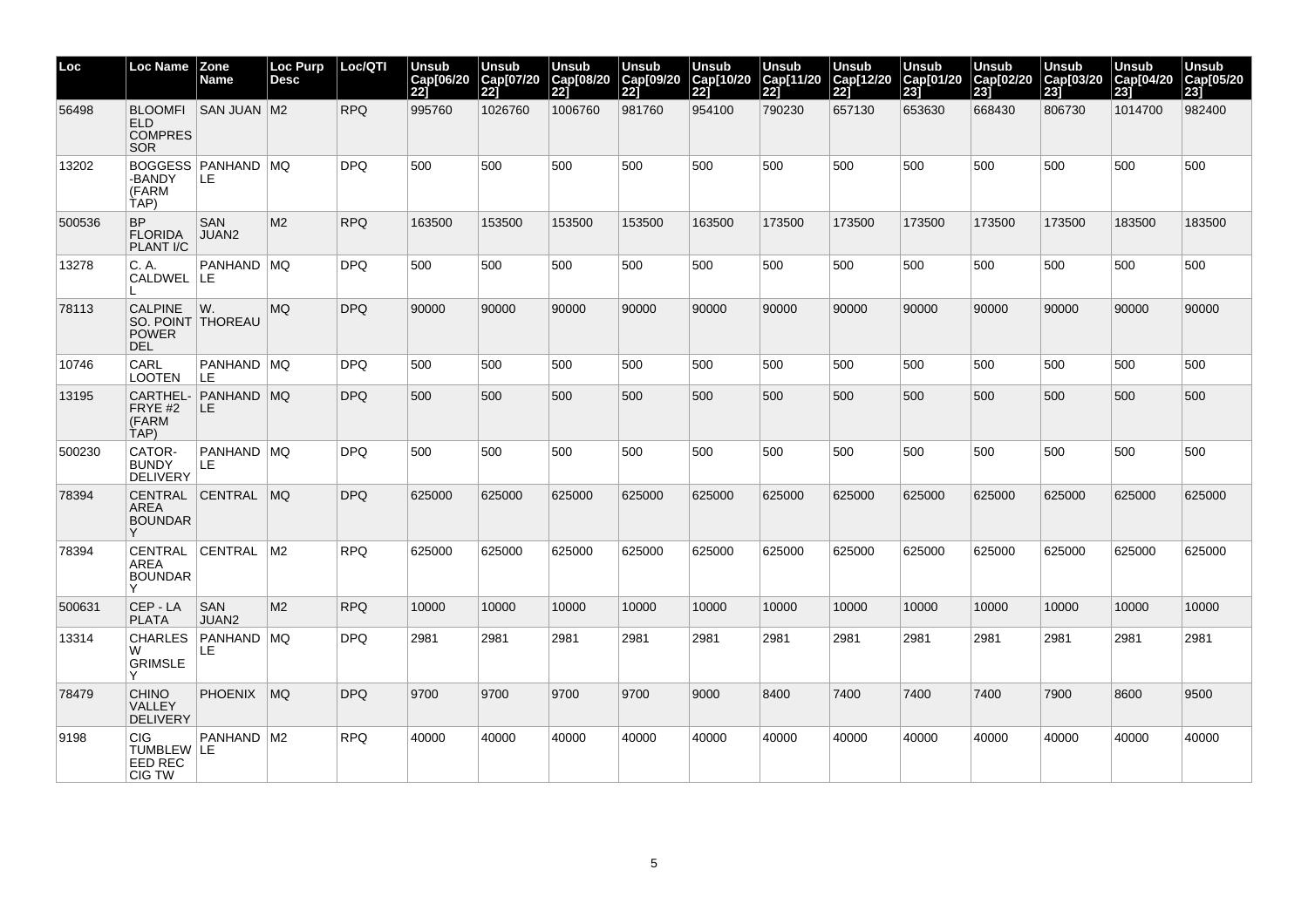| Loc    | Loc Name                                       | <b>Zone</b><br>Name         | <b>Loc Purp</b><br><b>Desc</b> | Loc/QTI    | Unsub<br>Cap[06/20<br>221 | Unsub<br>Cap[07/20<br>22j | Unsub<br>Cap[08/20<br>221 | Unsub<br>Cap[09/20<br>221 | Unsub<br>Cap[10/20<br>221 | Unsub<br>Cap[11/20<br>221 | Unsub<br>Cap[12/20<br>221 | Unsub<br>Cap[01/20<br><b>231</b> | Unsub<br>Cap[02/20<br>231 | Unsub<br>Cap[03/20<br>231 | Unsub<br>Cap[04/20<br>231 | Unsub<br>Cap[05/20<br>231 |
|--------|------------------------------------------------|-----------------------------|--------------------------------|------------|---------------------------|---------------------------|---------------------------|---------------------------|---------------------------|---------------------------|---------------------------|----------------------------------|---------------------------|---------------------------|---------------------------|---------------------------|
| 78424  | <b>CONOCO</b><br><b>BLANCO</b><br>PLANT I/C    | <b>SAN JUAN M2</b>          |                                | <b>RPQ</b> | 550000                    | 550000                    | 550000                    | 550000                    | 550000                    | 550000                    | 550000                    | 550000                           | 550000                    | 550000                    | 550000                    | 550000                    |
| 79003  | <b>COOLIDG</b><br>E PLANT                      | PHOENIX                     | ∣MQ                            | DPQ.       | 144000                    | 144000                    | 144000                    | 144000                    | 144000                    | 144000                    | 144000                    | 144000                           | 144000                    | 144000                    | 144000                    | 144000                    |
| 78508  | <b>CORTO</b><br><b>INTERCO</b><br><b>NNECT</b> | SAN JUAN MQ                 |                                | <b>DPQ</b> | 100000                    | 100000                    | 100000                    | 100000                    | 100000                    | 60000                     | 95000                     | 95000                            | 95000                     | 60000                     | 100000                    | 100000                    |
| 79035  | COYOTE<br><b>INTERCO</b><br><b>NNECT</b>       | CENTRAL MQ                  |                                | DPQ        | 3500                      | 3500                      | 3500                      | 3500                      | 3500                      | 3500                      | 3500                      | 3500                             | 3500                      | 3500                      | 3500                      | 3500                      |
| 13323  | D<br>RITTENBE LE<br><b>RRY</b>                 | PANHAND MQ                  |                                | DPQ        | 2981                      | 2981                      | 2981                      | 2981                      | 2981                      | 2981                      | 2981                      | 2981                             | 2981                      | 2981                      | 2981                      | 2981                      |
| 56339  | <b>DAGGER</b><br><b>DRAW</b>                   | CENTRAL                     | M2                             | <b>RPQ</b> | 31300                     | 24000                     | 24000                     | 24000                     | 24000                     | 24000                     | 24000                     | 24000                            | 24000                     | 24000                     | 24000                     | 24000                     |
| 78477  | CEPTS-<br><b>ROOSEVE</b><br>LТ                 | DAIRICON PANHAND MQ<br>ILE. |                                | DPQ        | 3750                      | 3750                      | 3750                      | 3750                      | 3750                      | 3750                      | 3750                      | 3750                             | 3750                      | 3750                      | 3750                      | 3750                      |
| 500018 | <b>DALEN</b><br><b>ROHAN</b><br><b>TAP</b>     | PANHAND MQ<br>LE.           |                                | <b>DPQ</b> | 500                       | 500                       | 500                       | 500                       | 500                       | 500                       | 500                       | 500                              | 500                       | 500                       | 500                       | 500                       |
| 78330  | <b>DAVID</b><br><b>WINTER</b><br><b>FTP</b>    | PANHAND MQ<br>LE.           |                                | <b>DPQ</b> | 481                       | 481                       | 481                       | 481                       | 481                       | 481                       | 481                       | 481                              | 481                       | 481                       | 481                       | 481                       |
| 10703  | <b>DCP</b><br>Artesia                          | CENTRAL                     | $\mathsf{M}2$                  | RPQ.       | 33000                     | 33000                     | 33000                     | 33000                     | 33000                     | 33000                     | 33000                     | 33000                            | 33000                     | 33000                     | 33000                     | 33000                     |
| 79029  | <b>TAP EDDY</b>                                | DCP FUEL CENTRAL MQ         |                                | <b>DPQ</b> | 1000                      | 1000                      | 1000                      | 1000                      | 1000                      | 1000                      | 1000                      | 1000                             | 1000                      | 1000                      | 1000                      | 1000                      |
| 500262 | DCP HAT<br>MESA                                | <b>WEST</b><br><b>TEXAS</b> | M2                             | RPQ        | 5000                      | 5000                      | 5000                      | 5000                      | 5000                      | 5000                      | 5000                      | 5000                             | 5000                      | 5000                      | 5000                      | 5000                      |
| 500255 | <b>DCP</b><br>Madera                           | <b>WEST</b><br><b>TEXAS</b> | M <sub>2</sub>                 | RPQ        | 5000                      | 5000                      | 5000                      | 5000                      | 5000                      | 5000                      | 5000                      | 5000                             | 5000                      | 5000                      | 5000                      | 5000                      |
| 79070  | <b>DCP</b><br><b>OCHOA</b><br>I/C              | <b>WEST</b><br><b>TEXAS</b> | <b>MQ</b>                      | DPQ.       | 1000                      | 1000                      | 1000                      | 1000                      | 1000                      | 1000                      | 1000                      | 1000                             | 1000                      | 1000                      | 1000                      | 1000                      |
| 500248 | <b>DCP</b><br><b>PURE</b><br><b>GOLD</b>       | <b>WEST</b><br><b>TEXAS</b> | M <sub>2</sub>                 | RPQ        | 5000                      | 5000                      | 5000                      | 5000                      | 5000                      | 5000                      | 5000                      | 5000                             | 5000                      | 5000                      | 5000                      | 5000                      |
| 79069  | DCP ZIA II                                     | CENTRAL                     | M <sub>2</sub>                 | <b>RPQ</b> | 85000                     | 85000                     | 85000                     | 85000                     | 85000                     | 85000                     | 85000                     | 85000                            | 85000                     | 85000                     | 85000                     | 85000                     |
| 78491  | <b>DESERT</b><br><b>BASIN</b><br><b>PLANT</b>  | PHOENIX                     | MQ                             | DPQ        | 154084                    | 154084                    | 154084                    | 154084                    | 154084                    | 210000                    | 210000                    | 210000                           | 210000                    | 210000                    | 154084                    | 154084                    |
| 78422  | DJR-<br><b>CHACO</b>                           | SAN JUAN   M2               |                                | RPQ.       | 30000                     | 30000                     | 30000                     | 30000                     | 30000                     | 30000                     | 30000                     | 30000                            | 30000                     | 30000                     | 30000                     | 30000                     |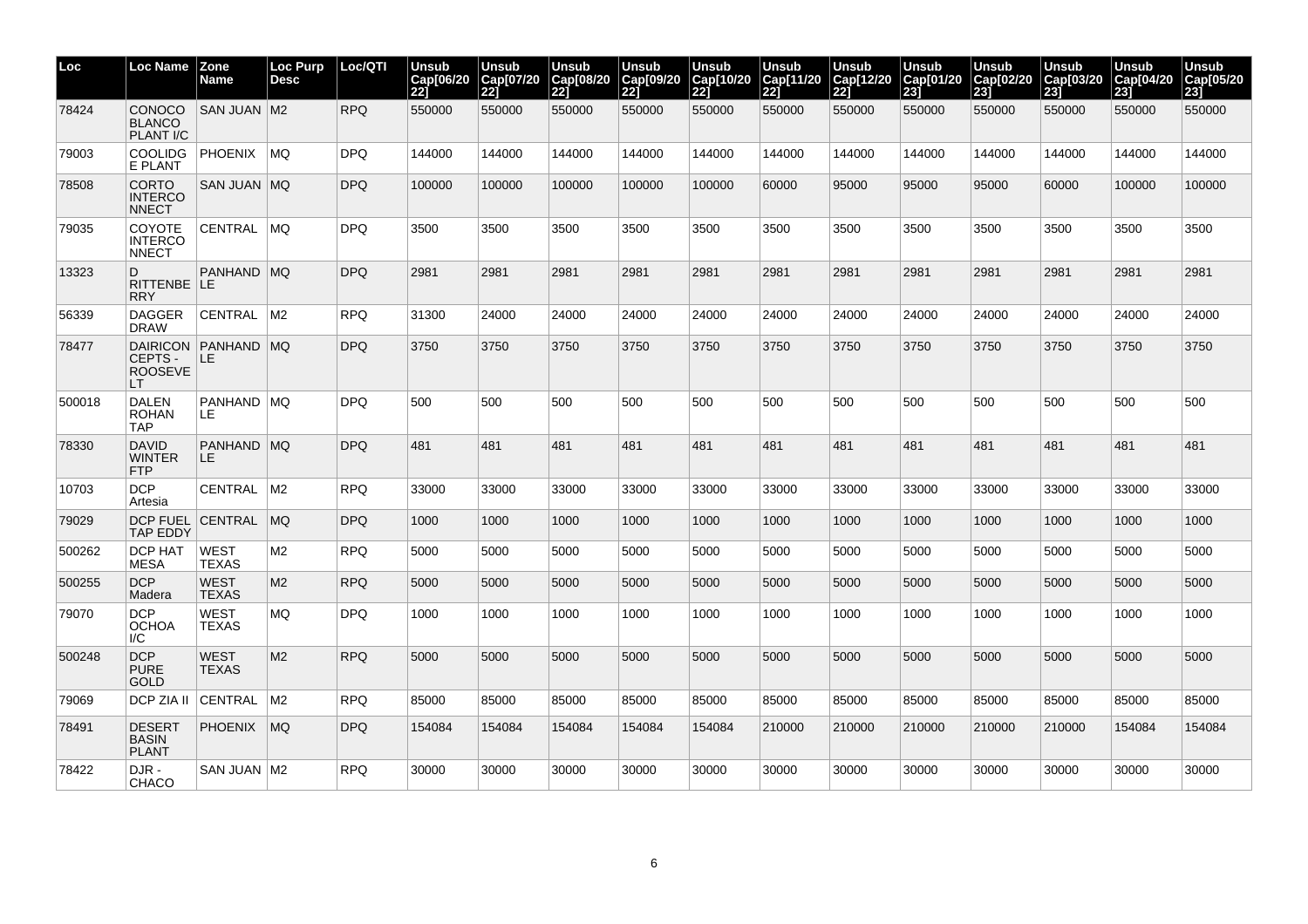| Loc    | Loc Name                                                                       | <b>Zone</b><br>Name         | <b>Loc Purp</b><br><b>Desc</b> | Loc/QTI    | <b>Unsub</b><br>Cap[06/20<br><b>221</b> | <b>Unsub</b><br>Cap[07/20<br><b>221</b> | <b>Unsub</b><br>Cap[08/20]<br>22] | <b>Unsub</b><br>Cap[09/20<br>221 | <b>Unsub</b><br>Cap[10/20<br>221 | <b>Unsub</b><br>Cap[11/20<br>221 | <b>Unsub</b><br>Cap[12/20<br>221 | <b>Unsub</b><br>Cap[01/20<br>$\overline{231}$ | <b>Unsub</b><br>Cap[02/20<br>231 | <b>Unsub</b><br>Cap[03/20<br>23j | <b>Unsub</b><br>Cap[04/20<br>231 | <b>Unsub</b><br>Cap[05/20<br>23j |
|--------|--------------------------------------------------------------------------------|-----------------------------|--------------------------------|------------|-----------------------------------------|-----------------------------------------|-----------------------------------|----------------------------------|----------------------------------|----------------------------------|----------------------------------|-----------------------------------------------|----------------------------------|----------------------------------|----------------------------------|----------------------------------|
| 100743 | DK Boyd<br>Fuel                                                                | <b>WEST</b><br><b>TEXAS</b> | <b>MQ</b>                      | <b>DPQ</b> | 7500                                    | 7500                                    | 7500                              | 7500                             | 7500                             | 7500                             | 7500                             | 7500                                          | 7500                             | 7500                             | 7500                             | 7500                             |
| 13269  | <b>DOM</b><br><b>PICKENS</b><br><b>EFFIE M</b>                                 | PANHAND MQ<br>LE            |                                | <b>DPQ</b> | 2800                                    | 2800                                    | 2800                              | 2800                             | 2800                             | 2800                             | 2800                             | 2800                                          | 2800                             | 2800                             | 2800                             | 2800                             |
| 12354  | DOMINION CENTRAL<br><b>GAS/TULE</b><br>LAKE<br><b>INTERCO</b><br><b>NNECT</b>  |                             | M <sub>2</sub>                 | <b>RPQ</b> | 10000                                   | 10000                                   | 10000                             | 10000                            | 10000                            | 10000                            | 10000                            | 10000                                         | 10000                            | 10000                            | 10000                            | 10000                            |
| 59927  | <b>DUKE ZIA</b><br><b>PLANT</b>                                                | <b>CENTRAL</b>              | M <sub>2</sub>                 | <b>RPQ</b> | 40000                                   | 40000                                   | 40000                             | 40000                            | 40000                            | 40000                            | 40000                            | 40000                                         | 40000                            | 40000                            | 40000                            | 40000                            |
| 13196  | <b>EAST</b><br><b>SHAFFER</b><br>#3 (FARM<br>TAP)                              | PANHAND MQ<br>ILE.          |                                | <b>DPQ</b> | 500                                     | 500                                     | 500                               | 500                              | 500                              | 500                              | 500                              | 500                                           | 500                              | 500                              | 500                              | 500                              |
| 13199  | <b>EASTERN CENTRAL</b><br><b>NEW</b><br><b>MEXICO</b><br><b>ROOSEVE</b><br>LT. |                             | <b>MQ</b>                      | <b>DPQ</b> | 9800                                    | 9800                                    | 9800                              | 9800                             | 9800                             | 9800                             | 9500                             | 9500                                          | 9500                             | 9800                             | 9800                             | 9800                             |
| 9164   | EDDY<br><b>PECOS</b><br><b>DIAMOND</b><br>PROC <sub>12</sub><br><b>INCH</b>    | <b>CENTRAL</b>              | <b>MQ</b>                      | <b>DPQ</b> | 65000                                   | 65000                                   | 65000                             | 65000                            | 65000                            | 65000                            | 65000                            | 65000                                         | 65000                            | 65000                            | 65000                            | 65000                            |
| 9166   | EDDY<br><b>PECOS</b><br><b>DIAMOND</b><br>PROC 8 IN                            | <b>CENTRAL</b>              | MQ                             | <b>DPQ</b> | 30000                                   | 30000                                   | 30000                             | 30000                            | 30000                            | 30000                            | 30000                            | 30000                                         | 30000                            | 30000                            | 30000                            | 30000                            |
| 13260  | EDNA L<br><b>SCHULTE</b>                                                       | PANHAND<br>ILE.             | MO                             | <b>DPQ</b> | 300                                     | 300                                     | 300                               | 300                              | 300                              | 300                              | 300                              | 300                                           | 300                              | 300                              | 300                              | 300                              |
| 500540 | <b>EL PASO</b><br><b>BLANCO</b><br>I/C                                         | <b>SAN</b><br>JUAN2         | MQ                             | <b>DPQ</b> | 388689                                  | 388689                                  | 388689                            | 388689                           | 388689                           | 388689                           | 388689                           | 388689                                        | 388689                           | 388689                           | 388689                           | 388689                           |
| 500179 | <b>EL PASO</b><br><b>WINDOW</b><br><b>ROCK</b>                                 | W.<br><b>THOREAU</b>        | M2                             | <b>RPQ</b> | 430000                                  | 430000                                  | 430000                            | 430000                           | 430000                           | 430000                           | 430000                           | 430000                                        | 430000                           | 430000                           | 430000                           | 430000                           |
| 79064  | <b>ENBRIDG</b><br>E TRUNK<br>Е                                                 | PANHAND<br>LE               | M <sub>2</sub>                 | <b>RPQ</b> | 100000                                  | 100000                                  | 100000                            | 100000                           | 100000                           | 100000                           | 100000                           | 100000                                        | 100000                           | 100000                           | 100000                           | 100000                           |
| 57336  | DEL-GRAY LE                                                                    | ENERGAS   PANHAND   MQ      |                                | <b>DPQ</b> | 50000                                   | 50000                                   | 50000                             | 50000                            | 50000                            | 50000                            | 50000                            | 50000                                         | 50000                            | 50000                            | 50000                            | 50000                            |
| 53772  | INTERCO LE<br><b>NNECT</b><br>(STOCKE<br>R M M)                                | ENERGAS   PANHAND   MQ      |                                | <b>DPQ</b> | 499                                     | 499                                     | 500                               | 500                              | 500                              | 500                              | 500                              | 500                                           | 500                              | 500                              | 500                              | 500                              |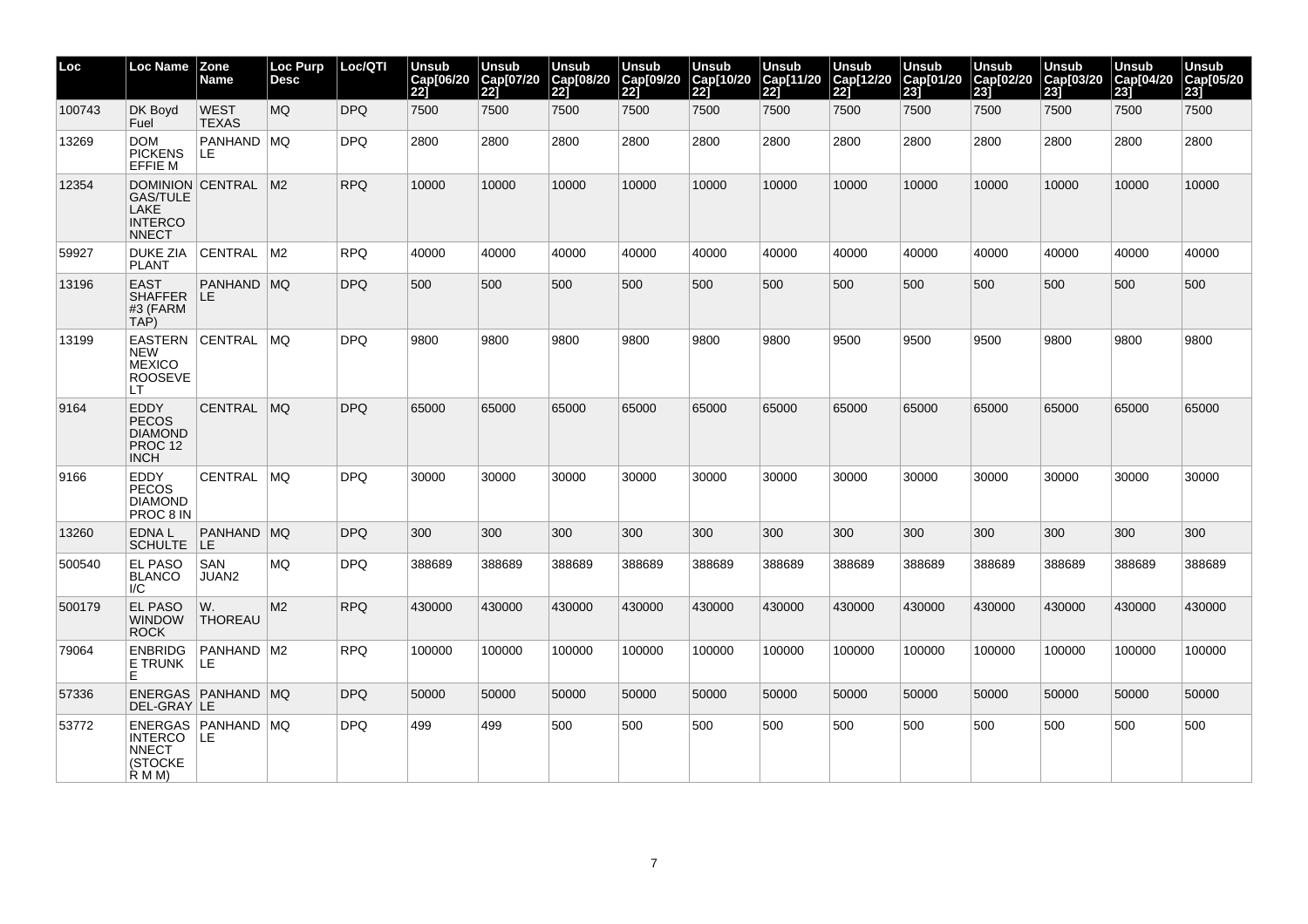| Loc    | Loc Name                                               | Zone<br>Name                | <b>Loc Purp</b><br><b>Desc</b> | Loc/QTI    | Unsub<br>Cap[06/20<br>221 | Unsub<br>Cap[07/20<br>221 | <b>Unsub</b><br>Cap[08/20<br>221 | Unsub<br>Cap[09/20<br><b>221</b> | Unsub<br>Cap[10/20<br>221 | Unsub<br>Cap[11/20<br>221 | <b>Unsub</b><br>Cap[12/20<br><b>221</b> | <b>Unsub</b><br>Cap[01/20<br>231 | Unsub<br>Cap[02/20<br>231 | Unsub<br>Cap[03/20<br>231 | Unsub<br>Cap[04/20<br>231 | Unsub<br>Cap[05/20<br>23j |
|--------|--------------------------------------------------------|-----------------------------|--------------------------------|------------|---------------------------|---------------------------|----------------------------------|----------------------------------|---------------------------|---------------------------|-----------------------------------------|----------------------------------|---------------------------|---------------------------|---------------------------|---------------------------|
| 78423  | <b>SE</b><br>CHACO<br><b>PLANT I/C</b>                 | ENTERPRI SAN JUAN M2        |                                | <b>RPQ</b> | 240000                    | 250000                    | 250000                           | 250000                           | 250000                    | 250000                    | 250000                                  | 250000                           | 250000                    | 250000                    | 250000                    | 250000                    |
| 78093  | <b>SE EDDY</b>                                         | ENTERPRI CENTRAL            | M2.                            | <b>RPQ</b> | 95000                     | 100000                    | 100000                           | 100000                           | 100000                    | 70000                     | 70000                                   | 70000                            | 70000                     | 100000                    | 100000                    | 100000                    |
| 79075  | <b>ENTERPRI WEST</b><br>SE SOUTH TEXAS<br><b>FDDY</b>  |                             | M2                             | <b>RPQ</b> | 169511                    | 200000                    | 200000                           | 200000                           | 200000                    | 200000                    | 200000                                  | 200000                           | 200000                    | 200000                    | 200000                    | 200000                    |
| 100703 | ENTERPRI WEST<br>SE SOUTH TEXAS<br>EDDY<br><b>FUEL</b> |                             | MQ                             | <b>DPQ</b> | 10000                     | 10000                     | 10000                            | 10000                            | 10000                     | 10000                     | 10000                                   | 10000                            | 10000                     | 10000                     | 10000                     | 10000                     |
| 500515 | <b>ENTERPRI WEST</b><br>SE WAHA TEXAS<br><b>PECOS</b>  |                             | MQ.                            | <b>DPQ</b> | 150000                    | 150000                    | 150000                           | 150000                           | 150000                    | 150000                    | 150000                                  | 150000                           | 150000                    | 150000                    | 150000                    | 150000                    |
| 500515 | ENTERPRI WEST<br>SE WAHA TEXAS<br><b>PECOS</b>         |                             | M2                             | <b>RPQ</b> | 150000                    | 150000                    | 150000                           | 150000                           | 150000                    | 150000                    | 150000                                  | 150000                           | 150000                    | 150000                    | 150000                    | 150000                    |
| 56943  | ENTERPRI WEST<br>SE WARD                               | <b>TEXAS</b>                | MQ                             | <b>DPQ</b> | 105000                    | 105000                    | 105000                           | 105000                           | 105000                    | 105000                    | 105000                                  | 105000                           | 105000                    | 105000                    | 105000                    | 105000                    |
| 79063  | EOG<br>PITCHFOR TEXAS<br>к-<br><b>DELIVERY</b>         | <b>WEST</b>                 | MQ                             | <b>DPQ</b> | 10000                     | 10000                     | 10000                            | 10000                            | 10000                     | 10000                     | 10000                                   | 10000                            | 10000                     | 10000                     | 10000                     | 10000                     |
| 500249 | EOG<br><b>PRONGH</b><br><b>ORN</b>                     | <b>WEST</b><br><b>TEXAS</b> | M <sub>2</sub>                 | <b>RPQ</b> | 50000                     | 50000                     | 50000                            | 50000                            | 50000                     | 50000                     | 50000                                   | 50000                            | 50000                     | 50000                     | 50000                     | 50000                     |
| 79072  | EOG.<br><b>RATTLES</b><br><b>NAKE</b>                  | WEST<br>TEXAS               | MQ                             | <b>DPQ</b> | 10000                     | 10000                     | 10000                            | 10000                            | 10000                     | 10000                     | 10000                                   | 10000                            | 10000                     | 10000                     | 10000                     | 10000                     |
| 100757 | <b>EOG Red</b><br><b>Hills</b>                         | <b>WEST</b><br><b>TEXAS</b> | MQ.                            | <b>DPQ</b> | 55000                     | 55000                     | 55000                            | 55000                            | 55000                     | 55000                     | 55000                                   | 55000                            | 55000                     | 55000                     | 55000                     | 55000                     |
| 78269  | <b>ETC BLK</b><br>#16 FUEL                             | <b>WEST</b><br><b>TEXAS</b> | MQ                             | <b>DPQ</b> | 1000                      | 1000                      | 1000                             | 1000                             | 1000                      | 1000                      | 1000                                    | 1000                             | 1000                      | 1000                      | 1000                      | 1000                      |
| 79087  | <b>ETC</b><br><b>HALLEY</b>                            | <b>WEST</b><br><b>TEXAS</b> | M2                             | <b>RPQ</b> | 90000                     | 90000                     | 90000                            | 90000                            | 90000                     | 90000                     | 90000                                   | 90000                            | 90000                     | 90000                     | 90000                     | 90000                     |
| 100704 | <b>ETC</b><br>ISAAC<br><b>FUEL</b>                     | PANHAND   MQ<br>LE.         |                                | <b>DPQ</b> | 2000                      | 2000                      | 2000                             | 2000                             | 2000                      | 2000                      | 2000                                    | 2000                             | 2000                      | 2000                      | 2000                      | 2000                      |
| 79030  | ETC JV<br><b>RANCH</b>                                 | <b>WEST</b><br><b>TEXAS</b> | MQ.                            | <b>DPQ</b> | 100000                    | 100000                    | 100000                           | 100000                           | 100000                    | 100000                    | 100000                                  | 100000                           | 100000                    | 100000                    | 100000                    | 100000                    |
| 79030  | ETC JV<br><b>RANCH</b>                                 | WEST<br>TEXAS               | M2                             | <b>RPQ</b> | 100000                    | 100000                    | 100000                           | 100000                           | 100000                    | 100000                    | 100000                                  | 100000                           | 100000                    | 100000                    | 100000                    | 100000                    |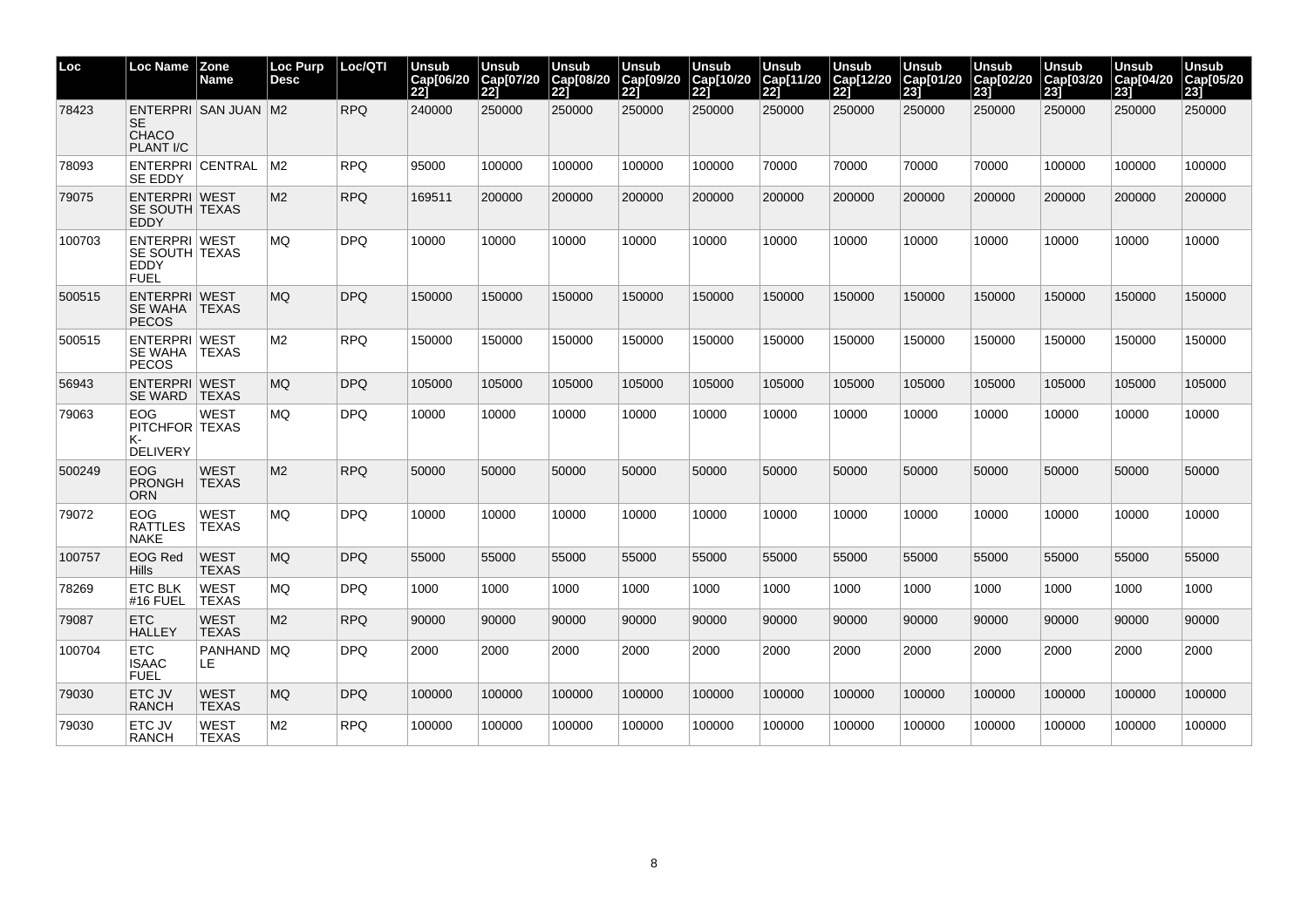| Loc    | Loc Name                                                             | Zone<br>Name                    | <b>Loc Purp</b><br><b>Desc</b> | Loc/QTI    | <b>Unsub</b><br>Cap[06/20<br>221 | Unsub<br>Cap[07/20<br>221 | <b>Unsub</b><br>Cap[08/20<br>$\overline{221}$ | Unsub<br>Cap[09/20<br>221 | <b>Unsub</b><br>Cap[10/20<br>221 | <b>Unsub</b><br>Cap[11/20<br>221 | Unsub<br>Cap[12/20<br><b>221</b> | Unsub<br>Cap[01/20<br>$\overline{231}$ | Unsub<br>Cap[02/20<br>231 | Unsub<br>Cap[03/20<br>231 | Unsub<br>Cap[04/20<br>231 | Unsub<br>Cap[05/20<br>23 |
|--------|----------------------------------------------------------------------|---------------------------------|--------------------------------|------------|----------------------------------|---------------------------|-----------------------------------------------|---------------------------|----------------------------------|----------------------------------|----------------------------------|----------------------------------------|---------------------------|---------------------------|---------------------------|--------------------------|
| 1190   | <b>ETC</b><br><b>KEYSTON</b><br>E.<br><b>WINKLER</b><br><b>PLANT</b> | <b>WEST</b><br><b>TEXAS</b>     | M <sub>2</sub>                 | <b>RPQ</b> | 95000                            | 95000                     | 95000                                         | 95000                     | 95000                            | 95000                            | 95000                            | 95000                                  | 95000                     | 95000                     | 95000                     | 95000                    |
| 100701 | <b>ETC</b><br><b>PYOTE</b><br><b>FUEL</b>                            | <b>WEST</b><br><b>TEXAS</b>     | <b>MQ</b>                      | <b>DPQ</b> | 2000                             | 2000                      | 2000                                          | 2000                      | 2000                             | 2000                             | 2000                             | 2000                                   | 2000                      | 2000                      | 2000                      | 2000                     |
| 500607 | <b>ETC</b><br><b>PYOTE</b><br><b>STATION</b><br>145                  | <b>WEST</b><br><b>TEXAS</b>     | MQ.                            | <b>DPQ</b> | 1000                             | 1000                      | 1000                                          | 1000                      | 1000                             | 1000                             | 1000                             | 1000                                   | 1000                      | 1000                      | 1000                      | 1000                     |
| 100705 | <b>ETC RED</b><br><b>HILLS</b><br>FUEL                               | <b>WEST</b><br><b>TEXAS</b>     | <b>MQ</b>                      | <b>DPQ</b> | 3000                             | 3000                      | 3000                                          | 3000                      | 3000                             | 3000                             | 3000                             | 3000                                   | 3000                      | 3000                      | 3000                      | 3000                     |
| 9109   | <b>ETC</b><br><b>WAHA</b><br><b>DELIVERY</b>                         | <b>WEST</b><br><b>TEXAS</b>     | <b>MQ</b>                      | <b>DPQ</b> | 22000                            | 22000                     | 22000                                         | 22000                     | 22000                            | 22000                            | 22000                            | 22000                                  | 22000                     | 22000                     | 22000                     | 22000                    |
| 500392 | <b>ETC</b><br>WAHA<br><b>FUEL</b><br>(COMP<br>765)                   | <b>WEST</b><br><b>TEXAS</b>     | MQ                             | <b>DPQ</b> | 270                              | 270                       | 270                                           | 270                       | 270                              | 270                              | 270                              | 270                                    | 270                       | 270                       | 270                       | 270                      |
| 78358  | <b>ETC</b><br><b>WALTON</b><br><b>FUEL</b>                           | <b>WEST</b><br><b>TEXAS</b>     | <b>MQ</b>                      | <b>DPQ</b> | 3000                             | 3000                      | 3000                                          | 3000                      | 3000                             | 3000                             | 3000                             | 3000                                   | 3000                      | 3000                      | 3000                      | 3000                     |
| 13231  | EZELL-<br><b>CAFFEY</b><br>(FARM<br>TAP)                             | PANHAND<br>LE                   | MQ                             | <b>DPQ</b> | 500                              | 500                       | 500                                           | 500                       | 500                              | 500                              | 500                              | 500                                    | 500                       | 500                       | 500                       | 500                      |
| 78449  | <b>FEAGAN</b><br><b>CHAVES</b>                                       | <b>CENTRAL</b>                  | M <sub>2</sub>                 | <b>RPQ</b> | 50000                            | 50000                     | 50000                                         | 50000                     | 50000                            | 50000                            | 50000                            | 50000                                  | 50000                     | 50000                     | 50000                     | 50000                    |
| 500046 | <b>FLAGSTA</b><br>FF 89<br><b>NORTH</b>                              | W.<br><b>THOREAU</b>            | <b>MQ</b>                      | <b>DPQ</b> | 20000                            | 20000                     | 20000                                         | 20000                     | 20000                            | 20000                            | 20000                            | 20000                                  | 20000                     | 20000                     | 20000                     | 20000                    |
| 500134 | <b>FLAGSTA</b><br>FF<br><b>DELIVERY</b><br><b>POINT</b>              | $ W_{\cdot} $<br><b>THOREAU</b> | MQ                             | <b>DPQ</b> | 13000                            | 13000                     | 13000                                         | 13000                     | 3000                             | $\overline{0}$                   | $\Omega$                         | $\overline{0}$                         | $\Omega$                  | $\Omega$                  | 3000                      | 8000                     |
| 500619 | <b>FOREST</b><br><b>BRANCH</b>                                       | W.<br>THOREAU                   | <b>MQ</b>                      | <b>DPQ</b> | 250                              | 250                       | 250                                           | 250                       | 250                              | 250                              | 250                              | 250                                    | 250                       | 250                       | 250                       | 250                      |
| 13291  | <b>FRANK</b><br><b>SIMMS</b>                                         | PANHAND<br>LE                   | MQ                             | <b>DPQ</b> | 3000                             | 3000                      | 3000                                          | 3000                      | 3000                             | 3000                             | 3000                             | 3000                                   | 3000                      | 3000                      | 3000                      | 3000                     |
| 10552  | <b>MALJAMA</b><br>R PLANT                                            | FRONTIER CENTRAL                | M <sub>2</sub>                 | <b>RPQ</b> | 75000                            | 75000                     | 75000                                         | 75000                     | 75000                            | 75000                            | 75000                            | 75000                                  | 75000                     | 75000                     | 75000                     | 75000                    |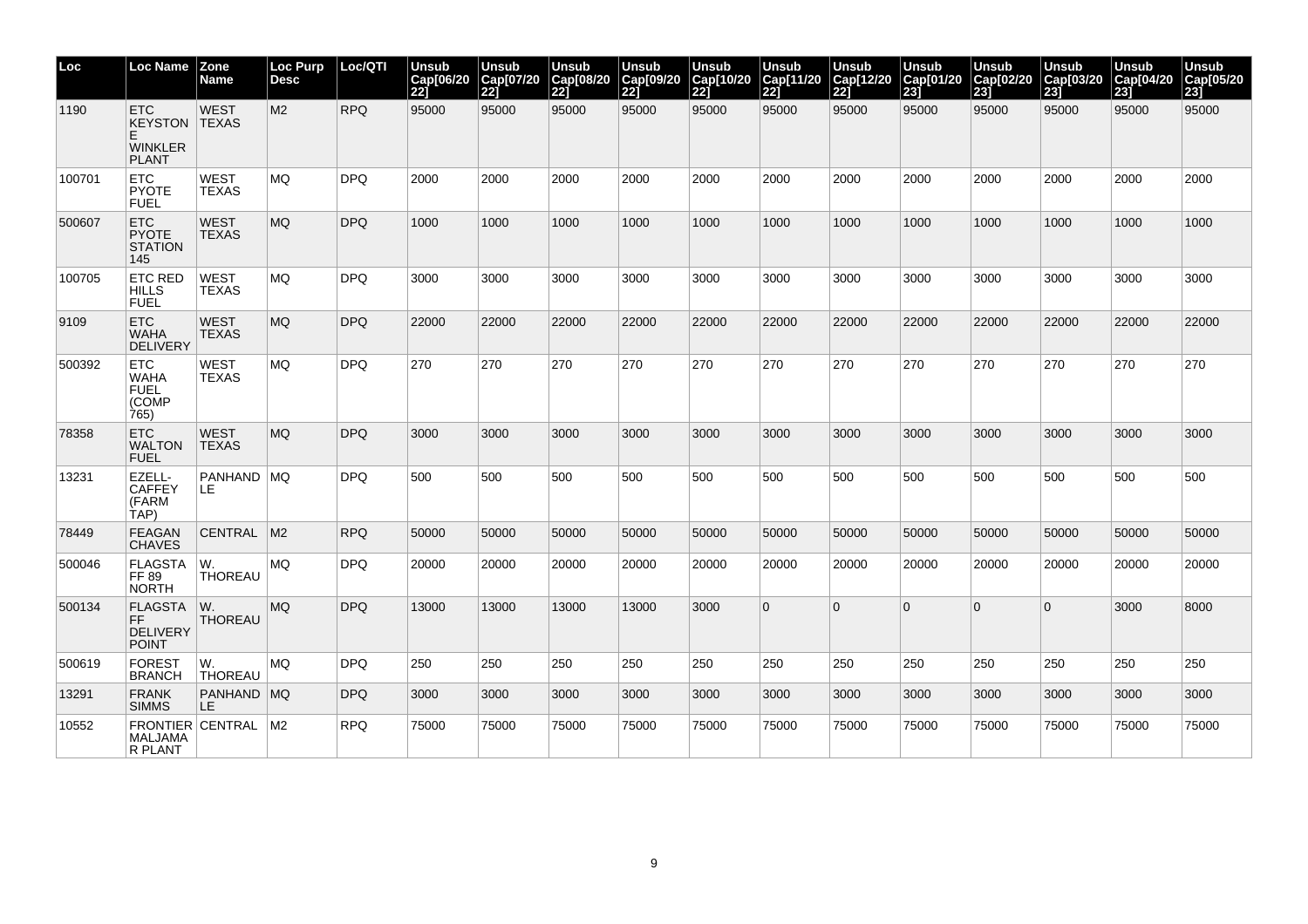| Loc    | <b>Loc Name</b>                                              | Zone<br>Name                   | Loc Purp<br><b>Desc</b> | Loc/QTI    | <b>Unsub</b><br>Cap[06/20<br>221 | <b>Unsub</b><br>Cap[07/20<br>221 | <b>Unsub</b><br>Cap[08/20<br>$\overline{221}$ | Unsub<br>Cap[09/20<br><b>221</b> | <b>Unsub</b><br>Cap[10/20<br>221 | <b>Unsub</b><br>Cap[11/20<br>221 | Unsub<br>Cap[12/20<br><b>221</b> | <b>Unsub</b><br>Cap[01/20<br>$\overline{231}$ | Unsub<br>Cap[02/20<br>231 | <b>Unsub</b><br>Cap[03/20<br>231 | <b>Unsub</b><br>Cap[04/20<br>231 | <b>Unsub</b><br>Cap[05/20<br>23j |
|--------|--------------------------------------------------------------|--------------------------------|-------------------------|------------|----------------------------------|----------------------------------|-----------------------------------------------|----------------------------------|----------------------------------|----------------------------------|----------------------------------|-----------------------------------------------|---------------------------|----------------------------------|----------------------------------|----------------------------------|
| 13242  | G<br>MCCUISTI LE<br><b>ON FARM</b><br><b>TAP</b>             | PANHAND MQ                     |                         | <b>DPQ</b> | 500                              | 500                              | 500                                           | 500                              | 500                              | 500                              | 500                              | 500                                           | 500                       | 500                              | 500                              | 500                              |
| 100744 | GCX<br><b>WAHA</b>                                           | <b>WEST</b><br><b>TEXAS</b>    | MQ.                     | <b>DPQ</b> | 250000                           | 250000                           | 250000                                        | 225000                           | 225000                           | 225000                           | 225000                           | 225000                                        | 225000                    | 225000                           | 225000                           | 225000                           |
| 13472  | <b>GEORGE</b><br><b>BROWN</b>                                | <b>PANHAND MQ</b><br><b>LE</b> |                         | <b>DPQ</b> | 2981                             | 2981                             | 2981                                          | 2981                             | 2981                             | 2981                             | 2981                             | 2981                                          | 2981                      | 2981                             | 2981                             | 2981                             |
| 78495  | <b>GERMANN PHOENIX</b><br><b>DELIVERY</b>                    |                                | MQ                      | DPQ        | 100000                           | 100000                           | 100000                                        | 100000                           | 100000                           | 46730                            | 42730                            | 46730                                         | 46730                     | 46730                            | 100000                           | 100000                           |
| 57773  | <b>GIANT</b><br><b>INDUSTRI</b><br>ES I/C<br><b>DELIVERY</b> | SAN JUAN   MQ                  |                         | <b>DPQ</b> | 3000                             | 3000                             | 3000                                          | 3000                             | 3000                             | 3000                             | 3000                             | 3000                                          | 3000                      | 3000                             | 3000                             | 3000                             |
| 50895  | GILA 4<br>DEEP<br>COM#1                                      | <b>WEST</b><br><b>TEXAS</b>    | M <sub>2</sub>          | <b>RPQ</b> | 17000                            | 17000                            | 17000                                         | 17000                            | 17000                            | 17000                            | 17000                            | 17000                                         | 17000                     | 17000                            | 17000                            | 17000                            |
| 78480  | <b>GILA</b><br><b>RIVER</b><br><b>PLANT</b>                  | <b>PHOENIX</b>                 | <b>MQ</b>               | <b>DPQ</b> | 280000                           | 280000                           | 280000                                        | 280000                           | 290000                           | 350000                           | 350000                           | 350000                                        | 380000                    | 380000                           | 420000                           | 410000                           |
| 78489  | <b>GRAND</b><br><b>AVENUE</b><br>DELIVERY                    | <b>PHOENIX</b>                 | MQ                      | <b>DPQ</b> | 35000                            | 35000                            | 35000                                         | 35000                            | 35000                            | 34350                            | 34350                            | 34350                                         | 34350                     | 34350                            | 35000                            | 35000                            |
| 78069  | <b>GRIFFITH</b><br><b>ENERGY</b><br>DEL                      | W.<br><b>THOREAU</b>           | <b>MQ</b>               | <b>DPQ</b> | 66100                            | 66100                            | 66100                                         | 66100                            | 66100                            | 120000                           | 120000                           | 120000                                        | 120000                    | 120000                           | 66100                            | 66100                            |
| 13315  | <b>H SIMONS</b><br>#1                                        | PANHAND   MQ<br>LE             |                         | <b>DPQ</b> | 2994                             | 2995                             | 3000                                          | 3000                             | 3000                             | 3000                             | 3000                             | 3000                                          | 3000                      | 3000                             | 3000                             | 3000                             |
| 35350  | <b>HAGY</b><br>М.М.                                          | PANHAND MQ<br>LE               |                         | <b>DPQ</b> | 481                              | 481                              | 481                                           | 481                              | 481                              | 481                              | 481                              | 481                                           | 481                       | 481                              | 481                              | 481                              |
| 78395  | <b>HARD</b><br>STICK                                         | <b>CENTRAL</b>                 | M <sub>2</sub>          | <b>RPQ</b> | $\overline{0}$                   | $\Omega$                         | $\overline{0}$                                | $\Omega$                         | 0                                | $\Omega$                         | $\Omega$                         | $\overline{0}$                                | $\Omega$                  | 0                                | $\Omega$                         | $\Omega$                         |
| 13284  | <b>HAROLD</b><br>D. BIGGS                                    | <b>PANHAND MQ</b><br>ILE       |                         | <b>DPQ</b> | 2799                             | 2799                             | 2799                                          | 2799                             | 2799                             | 2799                             | 2799                             | 2799                                          | 2799                      | 2799                             | 2799                             | 2799                             |
| 13241  | <b>HAROLD</b><br><b>STEWART</b>                              | <b>PANHAND MQ</b><br>LE.       |                         | <b>DPQ</b> | 300                              | 300                              | 300                                           | 300                              | 300                              | 300                              | 300                              | 300                                           | 300                       | 300                              | 300                              | 300                              |
| 13322  | <b>HORN</b><br><b>MCCLUE</b>                                 | PANHAND MQ<br>LE               |                         | <b>DPQ</b> | 2981                             | 2981                             | 2981                                          | 2981                             | 2981                             | 2981                             | 2981                             | 2981                                          | 2981                      | 2981                             | 2981                             | 2981                             |
| 58444  | I.S.I.<br><b>FARM</b><br>TAP-<br><b>PARMER</b>               | PANHAND MQ<br>LE               |                         | <b>DPQ</b> | $\Omega$                         | $\Omega$                         | $\overline{0}$                                | $\Omega$                         | 0                                | $\overline{0}$                   | $\Omega$                         | 5000                                          | 5000                      | 5000                             | $\Omega$                         | $\Omega$                         |
| 500239 | <b>IACX</b><br><b>BITTER</b><br><b>LAKES</b>                 | CENTRAL M2                     |                         | <b>RPQ</b> | 60000                            | 60000                            | 60000                                         | 60000                            | 60000                            | 60000                            | 60000                            | 60000                                         | 60000                     | 60000                            | 60000                            | 60000                            |
| 500238 | IACX RED<br><b>BLUFF</b>                                     | CENTRAL   M2                   |                         | <b>RPQ</b> | 40000                            | 40000                            | 40000                                         | 40000                            | 40000                            | 40000                            | 40000                            | 40000                                         | 40000                     | 40000                            | 40000                            | 40000                            |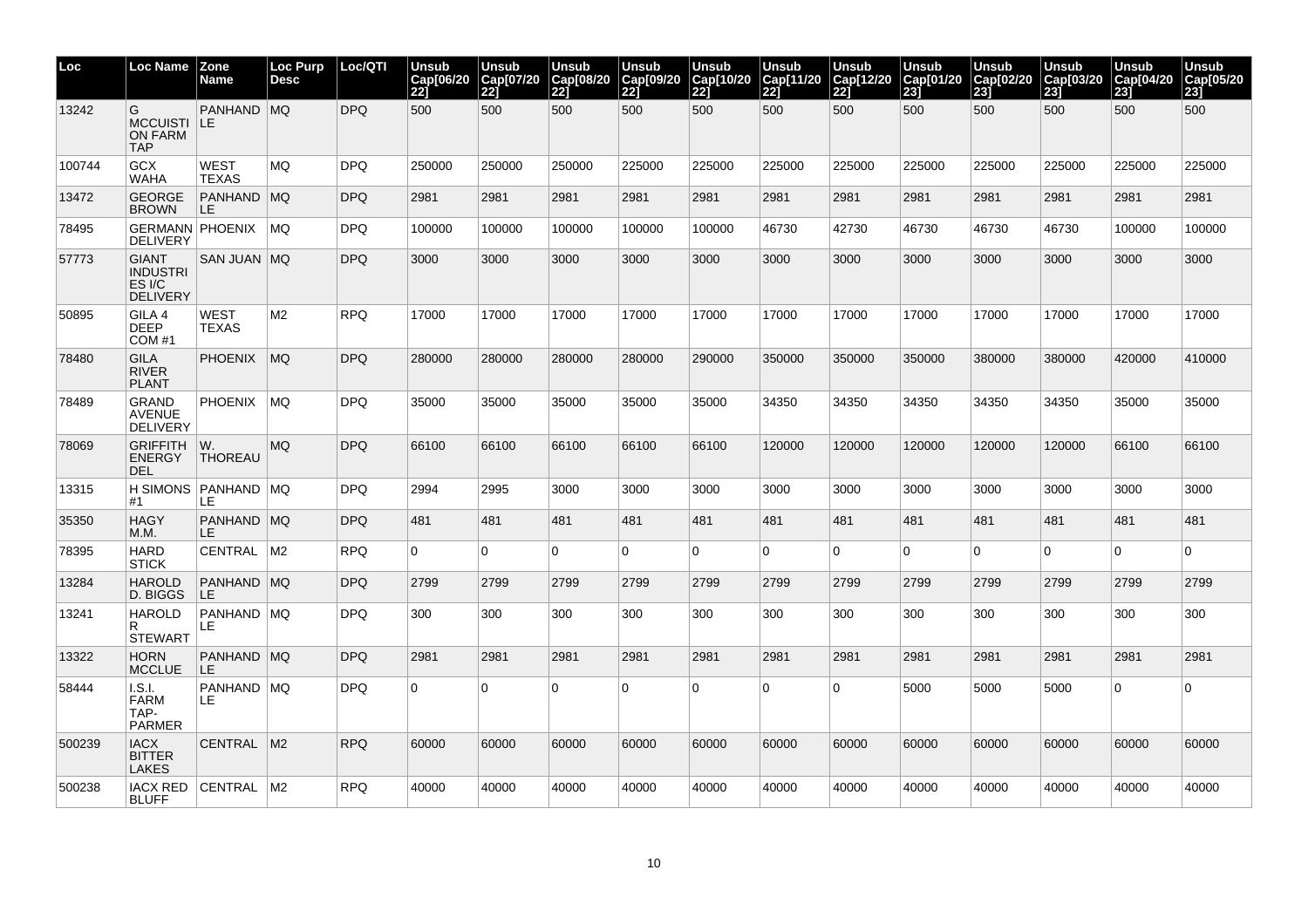| Loc    | <b>Loc Name</b>                                    | Zone<br>Name                 | Loc Purp<br><b>Desc</b> | Loc/QTI    | <b>Unsub</b><br>Cap[06/20<br>221 | Unsub<br>Cap[07/20<br>221 | <b>Unsub</b><br>Cap[08/20<br>$\overline{221}$ | Unsub<br>Cap[09/20<br>221 | <b>Unsub</b><br>Cap[10/20<br><b>221</b> | <b>Unsub</b><br>Cap[11/20<br>221 | <b>Unsub</b><br>Cap[12/20<br>221 | <b>Unsub</b><br>Cap[01/20<br>$\overline{231}$ | <b>Unsub</b><br>Cap[02/20<br>231 | <b>Unsub</b><br>Cap[03/20<br>231 | <b>Unsub</b><br>Cap[04/20<br>23] | <b>Unsub</b><br>Cap[05/20<br>23j |
|--------|----------------------------------------------------|------------------------------|-------------------------|------------|----------------------------------|---------------------------|-----------------------------------------------|---------------------------|-----------------------------------------|----------------------------------|----------------------------------|-----------------------------------------------|----------------------------------|----------------------------------|----------------------------------|----------------------------------|
| 56935  | ED<br><b>SERVICES</b><br>DP-<br><b>CHAVES</b>      | INTEGRAT CENTRAL MQ          |                         | <b>DPQ</b> | 900                              | 900                       | 900                                           | 900                       | 900                                     | 600                              | 600                              | 600                                           | 600                              | 600                              | 900                              | 900                              |
| 79001  | <b>INTREPID</b><br>NORTH                           | <b>WEST</b><br><b>TEXAS</b>  | MQ                      | <b>DPQ</b> | $\overline{0}$                   | $\Omega$                  | 3800                                          | 3800                      | 3800                                    | 3800                             | 3800                             | $\overline{0}$                                | $\mathbf 0$                      | $\Omega$                         | $\overline{0}$                   | $\Omega$                         |
| 13268  | J T<br><b>ROGERS</b>                               | PANHAND MQ<br>ILE.           |                         | <b>DPQ</b> | 2800                             | 2800                      | 2800                                          | 2800                      | 2800                                    | 2800                             | 2800                             | 2800                                          | 2800                             | 2800                             | 2800                             | 2800                             |
| 13274  | J.D.<br><b>KELLY</b>                               | PANHAND   MQ<br>LE.          |                         | <b>DPQ</b> | 485                              | 485                       | 485                                           | 485                       | 485                                     | 500                              | 500                              | 500                                           | 500                              | 500                              | 500                              | 500                              |
| 13313  | <b>JACK</b><br><b>SLOAN</b>                        | PANHAND MQ<br>LE.            |                         | <b>DPQ</b> | 2981                             | 2981                      | 2981                                          | 2981                      | 2981                                    | 2981                             | 2981                             | 2981                                          | 2981                             | 2981                             | 2981                             | 2981                             |
| 13255  | JENKINS<br>W.<br><b>ESTATES</b>                    | PANHAND   MQ<br>LE           |                         | <b>DPQ</b> | 300                              | 300                       | 300                                           | 300                       | 300                                     | 300                              | 300                              | 300                                           | 300                              | 300                              | 300                              | 300                              |
| 13262  | JOHN<br>LAUAKE                                     | PANHAND MQ<br>LE.            |                         | <b>DPQ</b> | 500                              | 500                       | 500                                           | 500                       | 500                                     | 500                              | 500                              | 500                                           | 500                              | 500                              | 500                              | 500                              |
| 56659  | <b>KINGMAN</b><br><b>INTERCO</b><br><b>NNECT</b>   | W.<br><b>THOREAU</b>         | MQ                      | <b>DPQ</b> | 18000                            | 18000                     | 18000                                         | 18000                     | 18000                                   | 18000                            | 18000                            | 18000                                         | 18000                            | 18000                            | 18000                            | 18000                            |
| 78386  | KM<br><b>KEYSTON TEXAS</b><br>E.<br><b>STORAGE</b> | <b>WEST</b>                  | <b>MQ</b>               | <b>DPQ</b> | 135000                           | 135000                    | 135000                                        | 135000                    | 135000                                  | 143000                           | 143000                           | 143000                                        | 143000                           | 133000                           | 140000                           | 135000                           |
| 78386  | KM<br><b>KEYSTON TEXAS</b><br>F<br><b>STORAGE</b>  | <b>WEST</b>                  | M <sub>2</sub>          | <b>RPQ</b> | 186000                           | 186000                    | 183500                                        | 183500                    | 178500                                  | 106000                           | 1000                             | 1000                                          | 1000                             | 141000                           | 193500                           | 208500                           |
| 500048 | <b>KOTARA</b><br><b>FARMS</b><br>INC.              | PANHAND MQ<br>LE.            |                         | <b>DPQ</b> | 500                              | 500                       | 500                                           | 500                       | 500                                     | 500                              | 500                              | 500                                           | 500                              | 500                              | 500                              | 500                              |
| 13328  | L LUSK                                             | PANHAND MQ<br>LE             |                         | <b>DPQ</b> | 2940                             | 2940                      | 2940                                          | 2940                      | 2940                                    | 3000                             | 3000                             | 3000                                          | 3000                             | 3000                             | 3000                             | 3000                             |
| 59330  | /BARNETT   LE<br>FTP.                              | LAKEVIEW PANHAND MQ          |                         | <b>DPQ</b> | 1000                             | 1000                      | 1000                                          | 1000                      | 1000                                    | 1000                             | 1000                             | 1000                                          | 1000                             | 1000                             | 1000                             | 1000                             |
| 13247  | F<br><b>MELCHER</b>                                | LAWRENC   PANHAND   MQ<br>LE |                         | <b>DPQ</b> | 300                              | 300                       | 300                                           | 300                       | 300                                     | 300                              | 300                              | 300                                           | 300                              | 300                              | 300                              | 300                              |
| 13250  | LEON<br>DAUGHER LE<br>TY                           | PANHAND MQ                   |                         | <b>DPQ</b> | 500                              | 500                       | 500                                           | 500                       | 500                                     | 500                              | 500                              | 500                                           | 500                              | 500                              | 500                              | 500                              |
| 100727 | Lucid<br>Roadrunne   TEXAS                         | <b>WEST</b>                  | M2                      | <b>RPQ</b> | $\overline{0}$                   | $\Omega$                  | $\overline{0}$                                | $\Omega$                  | 0                                       | $\overline{0}$                   | $\Omega$                         | $\overline{0}$                                | $\Omega$                         | $\Omega$                         | $\overline{0}$                   | $\Omega$                         |
| 13273  | M. J.<br><b>NOEL</b>                               | PANHAND MQ<br>LE.            |                         | <b>DPQ</b> | 2800                             | 2800                      | 2800                                          | 2800                      | 2800                                    | 2800                             | 2800                             | 2800                                          | 2800                             | 2800                             | 2800                             | 2800                             |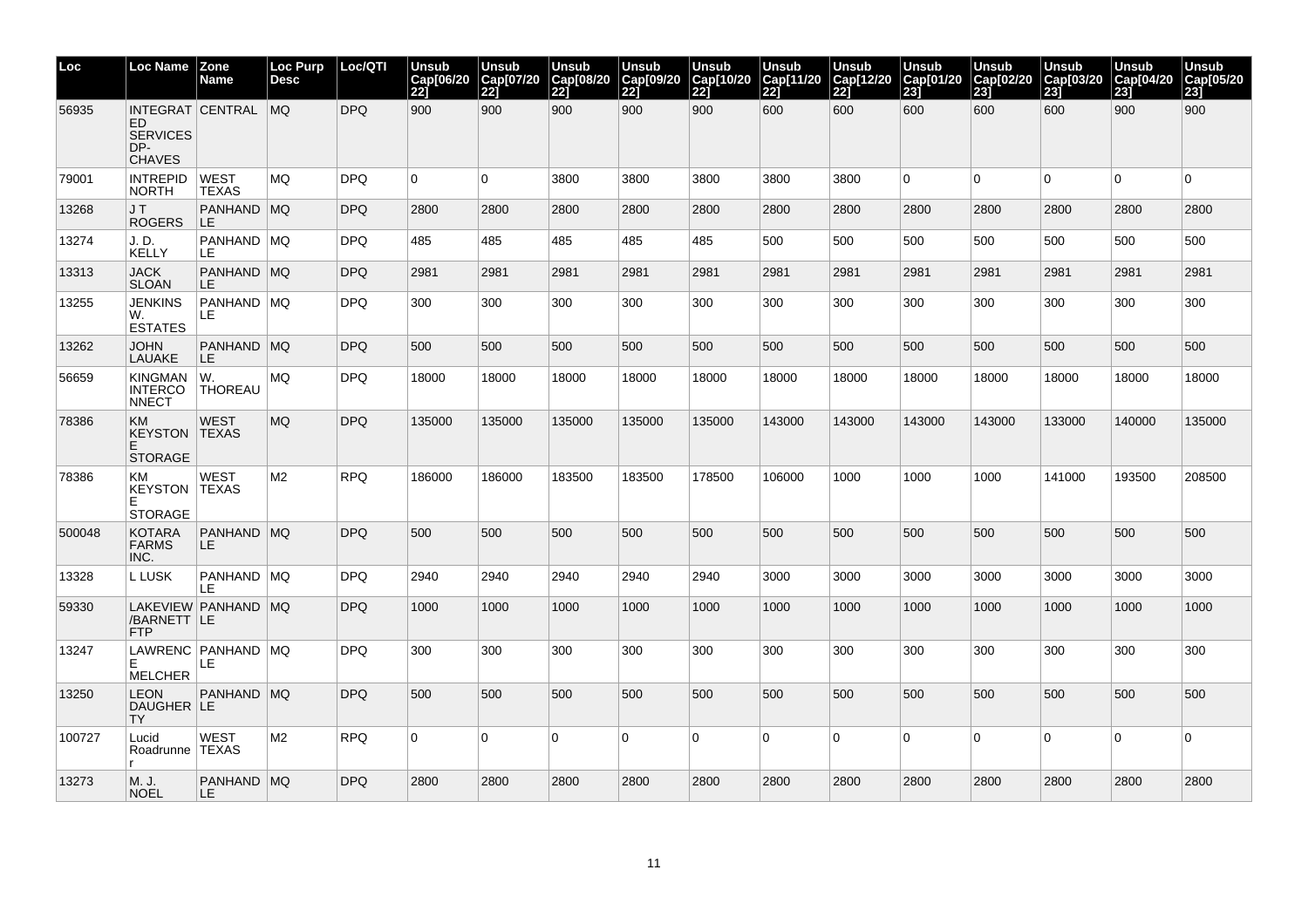| Loc    | <b>Loc Name</b>                                                        | Zone<br>Name                | Loc Purp<br>Desc | Loc/QTI    | Unsub<br>Cap[06/20<br>221 | Unsub<br>Cap[07/20<br>221 | Unsub<br>Cap[08/20<br> 22] | Unsub<br>Cap[09/20<br>221 | Unsub<br>Cap[10/20<br>221 | Unsub<br>Cap[11/20<br>221 | Unsub<br>Cap[12/20<br>221 | <b>Unsub</b><br>Cap[01/20<br>$\overline{231}$ | <b>Unsub</b><br>Cap[02/20<br>231 | Unsub<br>Cap[03/20<br>231 | Unsub<br>Cap[04/20<br>231 | <b>Unsub</b><br>Cap[05/20<br>231 |
|--------|------------------------------------------------------------------------|-----------------------------|------------------|------------|---------------------------|---------------------------|----------------------------|---------------------------|---------------------------|---------------------------|---------------------------|-----------------------------------------------|----------------------------------|---------------------------|---------------------------|----------------------------------|
| 500537 | <b>MAPCO</b><br>FUEL-<br><b>IGNACIO</b>                                | <b>SAN</b><br>JUAN2         | <b>MQ</b>        | <b>DPQ</b> | 630                       | 630                       | 630                        | 630                       | 630                       | 630                       | 630                       | 630                                           | 630                              | 630                       | 630                       | 630                              |
| 78440  | <b>MARKWE</b><br>ST LINAM<br><b>RANCH</b>                              | <b>WEST</b><br><b>TEXAS</b> | <b>MQ</b>        | <b>DPQ</b> | 60000                     | 60000                     | 60000                      | 60000                     | 60000                     | 60000                     | 60000                     | 60000                                         | 60000                            | 60000                     | 60000                     | 60000                            |
| 13288  | MARY E.<br><b>MCCRAY</b>                                               | PANHAND MQ<br>LE            |                  | <b>DPQ</b> | 3000                      | 3000                      | 3000                       | 3000                      | 3000                      | 3000                      | 3000                      | 3000                                          | 3000                             | 3000                      | 3000                      | 3000                             |
| 79021  | MERCATO W.<br>R MINING                                                 | <b>THOREAU</b>              | MQ.              | <b>DPQ</b> | 20000                     | 20000                     | 20000                      | 20000                     | 20000                     | 20000                     | 20000                     | 20000                                         | 20000                            | 20000                     | 20000                     | 20000                            |
| 79027  | <b>MESQUIT</b><br>E PLANT                                              | <b>PHOENIX</b>              | MQ               | <b>DPQ</b> | 180000                    | 199000                    | 199000                     | 180000                    | 230000                    | 230000                    | 230000                    | 230000                                        | 230000                           | 230000                    | 230000                    | 230000                           |
| 13204  | MILLS-<br><b>FLEMING</b><br>(FARM<br>TAP)                              | PANHAND MQ<br>LE.           |                  | <b>DPQ</b> | 500                       | 500                       | 500                        | 500                       | 500                       | 500                       | 500                       | 500                                           | 500                              | 500                       | 500                       | 500                              |
| 56696  | MOJAVE<br>TOPOCK                                                       | W.<br><b>THOREAU</b>        | MQ.              | <b>DPQ</b> | 345000                    | 345000                    | 345000                     | 345000                    | 345000                    | 345000                    | 345000                    | 345000                                        | 345000                           | 345000                    | 345000                    | 345000                           |
| 100716 | <b>NANNETT</b><br>E GARCIA LE                                          | <b>PANHAND MQ</b>           |                  | <b>DPQ</b> | 2999                      | 2999                      | 3000                       | 3000                      | 3000                      | 3000                      | 3000                      | 3000                                          | 3000                             | 3000                      | 3000                      | 3000                             |
| 78494  | <b>NEW</b><br><b>FLORENC</b><br>Е<br><b>DELIVERY</b>                   | <b>PHOENIX</b>              | MQ               | <b>DPQ</b> | 10000                     | 10000                     | 10000                      | 10000                     | 10000                     | 6570                      | 6570                      | 6570                                          | 6570                             | 6570                      | 10000                     | 10000                            |
| 13306  | <b>NEW</b><br><b>MEXICO</b><br>NAT. GAS<br><b>CARSON</b><br><b>TAP</b> | <b>PANHAND MQ</b><br>LE     |                  | <b>DPQ</b> | 125                       | 125                       | 125                        | 125                       | 125                       | 500                       | 500                       | 500                                           | 500                              | 500                       | 500                       | 500                              |
| 57538  | <b>NEW</b><br><b>MEXICO</b><br><b>NATURAL</b><br>GAS                   | PANHAND MQ<br>LE            |                  | <b>DPQ</b> | 3000                      | 3000                      | 3000                       | 3000                      | 3000                      | 3000                      | 3000                      | 3000                                          | 3000                             | 3000                      | 3000                      | 3000                             |
| 6838   | <b>NGPL</b><br><b>EDDY</b><br><b>COUNTY</b>                            | CENTRAL                     | MO               | <b>DPQ</b> | 100000                    | 100000                    | 100000                     | 100000                    | 100000                    | 100000                    | 100000                    | 100000                                        | 100000                           | 100000                    | 100000                    | 100000                           |
| 500085 | NMG<br>WINGATE<br>TBS                                                  | <b>CENTRAL</b>              | MQ.              | <b>DPQ</b> | 30000                     | 30000                     | 30000                      | 30000                     | 30000                     | 30000                     | 15000                     | 15000                                         | 15000                            | 30000                     | 30000                     | 30000                            |
| 500084 | <b>NMG</b><br><b>BELEN</b><br>TBS                                      | CENTRAL   MQ                |                  | <b>DPQ</b> | 8000                      | 9000                      | 9000                       | 9000                      | 9000                      | $\Omega$                  | $\Omega$                  | $\overline{0}$                                | $\Omega$                         | $\mathbf{0}$              | 9000                      | 9000                             |
| 56422  | <b>NMG</b><br><b>BLOOMFI</b><br><b>ELD</b>                             | SAN JUAN   MQ               |                  | <b>DPQ</b> | 150000                    | 150000                    | 150000                     | 150000                    | 150000                    | 130000                    | 110000                    | 110000                                        | 110000                           | 130000                    | 150000                    | 150000                           |
| 9238   | <b>NMG</b><br><b>CHAVES</b>                                            | CENTRAL MQ                  |                  | <b>DPQ</b> | 20000                     | 20000                     | 20000                      | 20000                     | 20000                     | 18000                     | 18000                     | 18000                                         | 18000                            | 18000                     | 20000                     | 20000                            |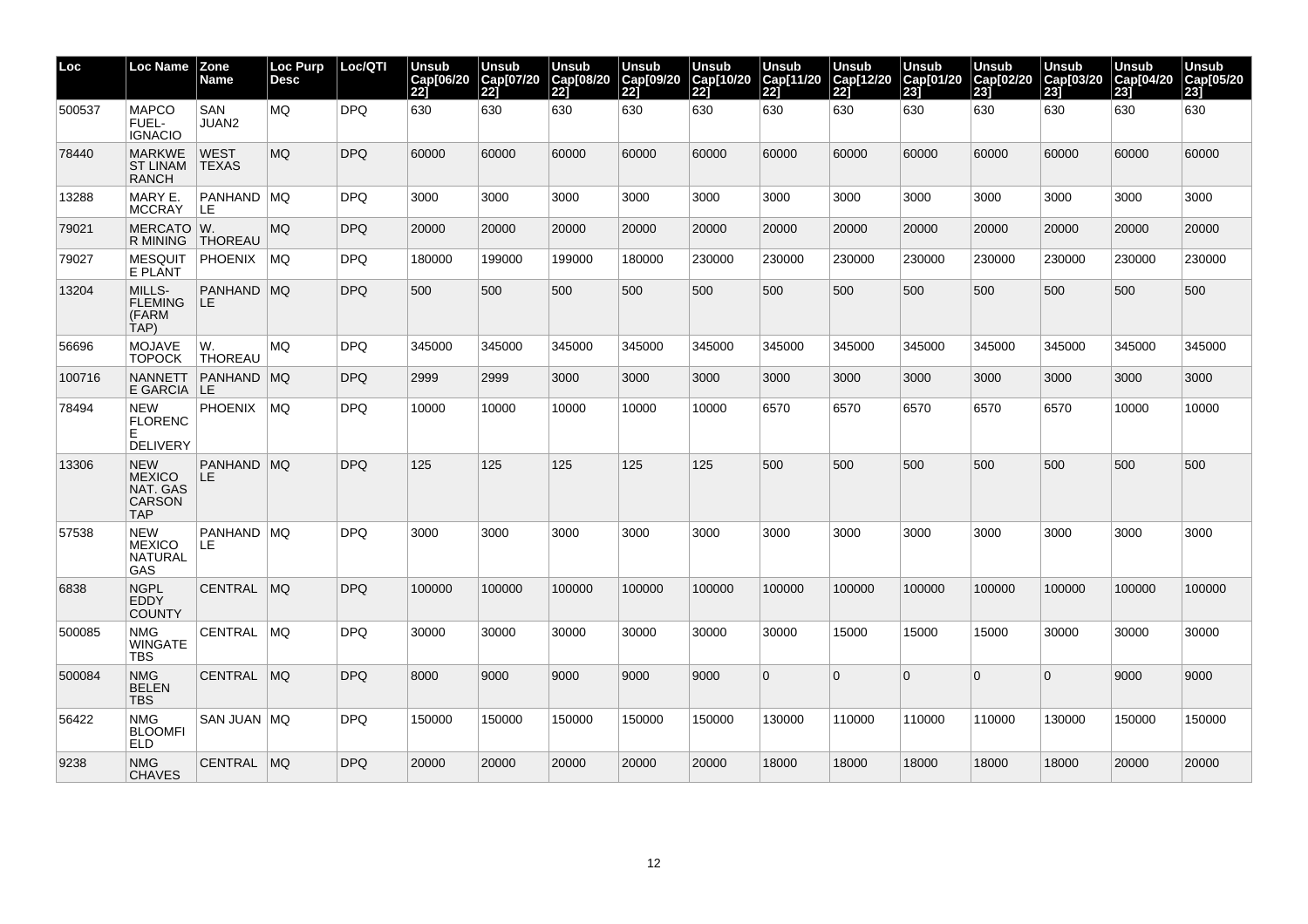| Loc    | <b>Loc Name</b>                                              | <b>Zone</b><br><b>Name</b>     | Loc Purp<br><b>Desc</b> | Loc/QTI    | <b>Unsub</b><br>Cap[06/20<br>221 | Unsub<br>Cap[07/20<br>221 | <b>Unsub</b><br>Cap[08/20<br>$\overline{221}$ | <b>Unsub</b><br>Cap[09/20<br>221 | <b>Unsub</b><br>Cap[10/20<br>221 | <b>Unsub</b><br>Cap[11/20<br>221 | Unsub<br>Cap[12/20<br>221 | <b>Unsub</b><br>Cap[01/20<br>$\overline{231}$ | <b>Unsub</b><br>Cap[02/20<br>231 | <b>Unsub</b><br>Cap[03/20<br>231 | <b>Unsub</b><br>Cap[04/20<br>231 | <b>Unsub</b><br>Cap[05/20<br>23j |
|--------|--------------------------------------------------------------|--------------------------------|-------------------------|------------|----------------------------------|---------------------------|-----------------------------------------------|----------------------------------|----------------------------------|----------------------------------|---------------------------|-----------------------------------------------|----------------------------------|----------------------------------|----------------------------------|----------------------------------|
| 500097 | OF<br><b>DEXTER</b><br>DEL.                                  | NMG CITY CENTRAL MQ            |                         | <b>DPQ</b> | 30000                            | 30000                     | 30000                                         | 30000                            | 30000                            | 25000                            | 25000                     | 25000                                         | 25000                            | 25000                            | 30000                            | 30000                            |
| 78421  | OF<br><b>FARMING</b><br>TON I/C                              | NMG CITY   SAN JUAN   MQ       |                         | <b>DPQ</b> | 50000                            | 50000                     | 50000                                         | 50000                            | 50000                            | 50000                            | 50000                     | 50000                                         | 50000                            | 50000                            | 50000                            | 50000                            |
| 9236   | <b>NMG</b><br><b>CURRY</b><br><b>COUNTY</b>                  | PANHAND MQ<br>LE.              |                         | <b>DPQ</b> | 21000                            | 22000                     | 22000                                         | 22000                            | 22000                            | 11000                            | 8000                      | 8000                                          | 8000                             | 11000                            | 22000                            | 22000                            |
| 79091  | <b>NMG</b><br>FARWELL LE                                     | PANHAND MQ                     |                         | <b>DPQ</b> | 30000                            | 30000                     | 30000                                         | 30000                            | 30000                            | 25000                            | 23000                     | 23000                                         | 23000                            | 25000                            | 30000                            | 30000                            |
| 79092  | NMG<br><b>MONUME</b><br>NT                                   | <b>WEST</b><br><b>TEXAS</b>    | MQ                      | <b>DPQ</b> | 30000                            | 30000                     | 30000                                         | 30000                            | 30000                            | 15000                            | $\mathbf 0$               | 15000                                         | 15000                            | 15000                            | 30000                            | 30000                            |
| 79041  | I/C                                                          | NMG NAPI ISAN JUAN IMQ         |                         | <b>DPQ</b> | 1500                             | 1500                      | 1500                                          | 1500                             | 1500                             | 1500                             | 1500                      | 1500                                          | 1500                             | 1500                             | 1500                             | 1500                             |
| 60921  | NMG RIO<br><b>PUERCO</b><br><b>BI-DIR</b>                    | CENTRAL                        | MQ                      | <b>DPQ</b> | 272900                           | 271000                    | 291000                                        | 291000                           | 256000                           | 170000                           | 47000                     | 47000                                         | 47000                            | 205000                           | 261000                           | 291000                           |
| 60921  | <b>NMG RIO</b><br><b>PUERCO</b><br><b>BI-DIR</b>             | CENTRAL   M2                   |                         | <b>RPQ</b> | 145000                           | 145000                    | 145000                                        | 145000                           | 145000                           | 160000                           | 160000                    | 160000                                        | 160000                           | 150000                           | 150000                           | 145000                           |
| 58710  | <b>NMG</b><br>THOMPSO<br>N                                   | CENTRAL MQ                     |                         | <b>DPQ</b> | 48500                            | 48500                     | 48500                                         | 48500                            | 48500                            | 25000                            | 13000                     | 13000                                         | 13000                            | 25000                            | 50000                            | 50000                            |
| 12510  | NMNG/<br><b>WILLIE</b><br><b>WICK</b><br><b>FARMS</b><br>TAP | PANHAND MQ<br>LE.              |                         | <b>DPQ</b> | 3000                             | 3000                      | 3000                                          | 3000                             | 3000                             | 3000                             | 3000                      | 3000                                          | 3000                             | 3000                             | 3000                             | 3000                             |
| 78041  | <b>ERMAN</b><br>CO TAP #1                                    | NMNG/SH   PANHAND   MQ<br>ILE. |                         | <b>DPQ</b> | 5000                             | 5000                      | 5000                                          | 5000                             | 5000                             | 5000                             | 5000                      | 5000                                          | 5000                             | 5000                             | 5000                             | 5000                             |
| 78042  | <b>ERMAN</b><br>CO TAP#2                                     | NMNG/SH PANHAND MQ<br>ILE.     |                         | <b>DPQ</b> | 2000                             | 2000                      | 2000                                          | 2000                             | 2000                             | 2000                             | 2000                      | 2000                                          | 2000                             | 2000                             | 2000                             | 2000                             |
| 78362  | <b>ERMAN</b><br>CO TAP #3                                    | NMNG/SH   PANHAND   MQ<br>LE   |                         | <b>DPQ</b> | 1000                             | 1000                      | 1000                                          | 1000                             | 1000                             | 1000                             | 1000                      | 1000                                          | 1000                             | 1000                             | 1000                             | 1000                             |
| 78407  | <b>ERMAN</b><br>CO TAP #4                                    | NMNG/SH PANHAND MQ<br>ILE.     |                         | <b>DPQ</b> | 5000                             | 5000                      | 5000                                          | 5000                             | 5000                             | 5000                             | 5000                      | 5000                                          | 5000                             | 5000                             | 5000                             | 5000                             |
| 61334  | NNG/TW<br><b>ESTES</b><br>WARD                               | WEST<br><b>TEXAS</b>           | MQ                      | <b>DPQ</b> | 40000                            | 40000                     | 40000                                         | 40000                            | 40000                            | 40000                            | 40000                     | 40000                                         | 40000                            | 40000                            | 40000                            | 40000                            |
| 60667  | NNG/TW<br>GRAY ITE LE                                        | PANHAND MQ                     |                         | <b>DPQ</b> | 155165                           | 161210                    | 168000                                        | 168000                           | 168000                           | 162500                           | 162500                    | 162500                                        | 162500                           | 162500                           | 168000                           | 168000                           |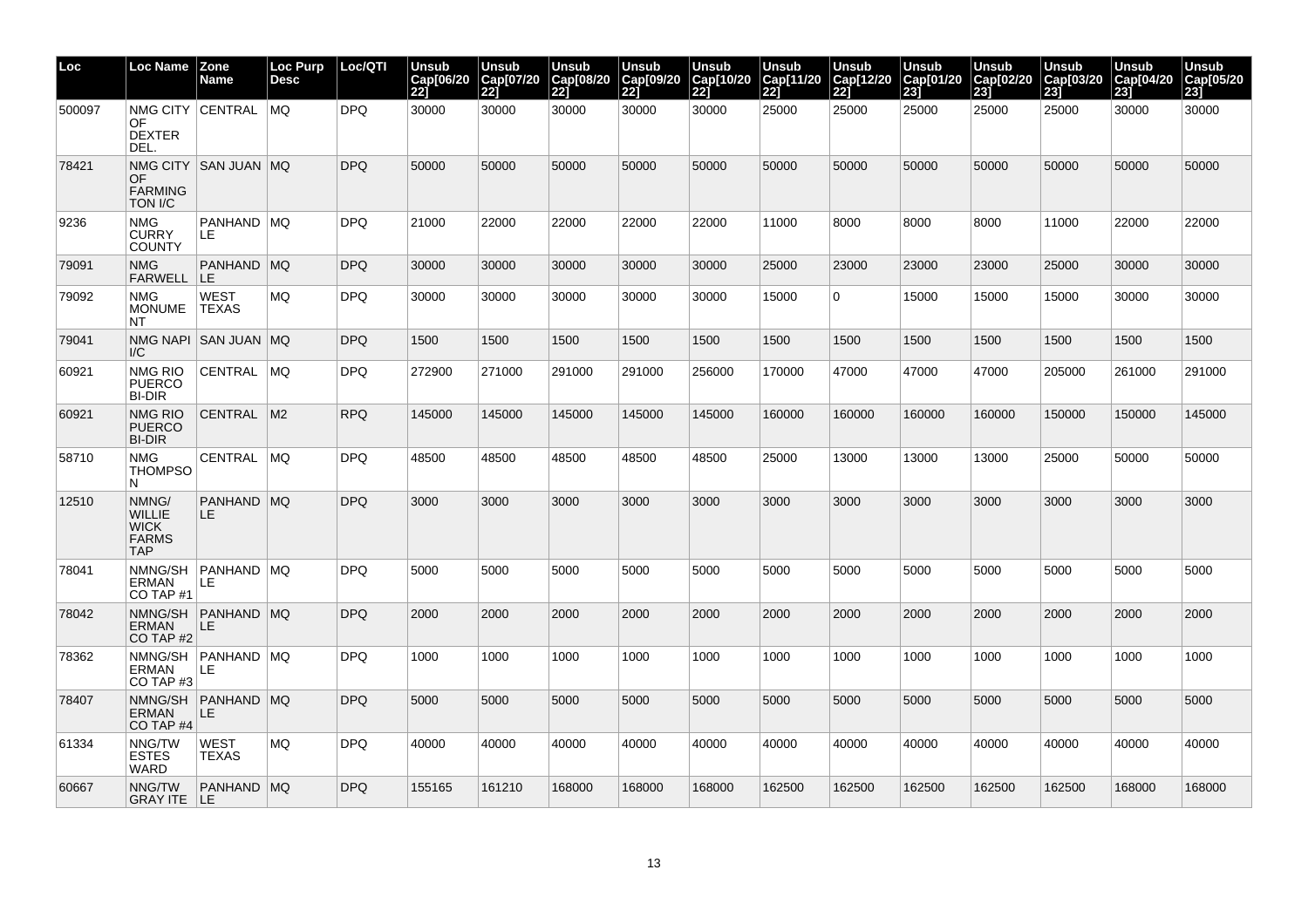| Loc    | Loc Name                                                     | <b>Zone</b><br>Name         | <b>Loc Purp</b><br><b>Desc</b> | Loc/QTI    | Unsub<br>Cap[06/20<br>221 | Unsub<br>Cap[07/20<br>22j | <b>Unsub</b><br>Cap[08/20]<br>$\overline{221}$ | Unsub<br>Cap[09/20<br>221 | Unsub<br>Cap[10/20<br>221 | Unsub<br>Cap[11/20<br>221 | Unsub<br>Cap[12/20<br>22j | <b>Unsub</b><br>Cap[01/20<br>$\overline{231}$ | <b>Unsub</b><br>Cap[02/20<br>231 | Unsub<br>Cap[03/20<br>231 | Unsub<br>Cap[04/20<br>231 | Unsub<br>Cap[05/20<br>23j |
|--------|--------------------------------------------------------------|-----------------------------|--------------------------------|------------|---------------------------|---------------------------|------------------------------------------------|---------------------------|---------------------------|---------------------------|---------------------------|-----------------------------------------------|----------------------------------|---------------------------|---------------------------|---------------------------|
| 60667  | NNG/TW<br>GRAY ITE                                           | PANHAND M2<br>ILE.          |                                | <b>RPQ</b> | 200000                    | 200000                    | 200000                                         | 200000                    | 200000                    | 200000                    | 200000                    | 200000                                        | 200000                           | 200000                    | 200000                    | 200000                    |
| 78451  | <b>NTG</b><br><b>HUTCHIN</b><br><b>SON</b>                   | PANHAND MQ<br>ILE.          |                                | <b>DPQ</b> | 1000                      | 1000                      | 1000                                           | 1000                      | 1000                      | 1000                      | 1000                      | 1000                                          | 1000                             | 1000                      | 1000                      | 1000                      |
| 500383 | <b>NUCOR</b>                                                 | W.<br>STEEL I/C THOREAU     | <b>MQ</b>                      | <b>DPQ</b> | 3500                      | 3500                      | 3500                                           | 3500                      | 3500                      | 3500                      | 3500                      | 3500                                          | 3500                             | 3500                      | 3500                      | 3500                      |
| 500533 | <b>NWPL LA</b><br>PLATA I/C                                  | SAN<br>JUAN2                | <b>MQ</b>                      | <b>DPQ</b> | $\Omega$                  | $\Omega$                  | $\overline{0}$                                 | $\Omega$                  | $\Omega$                  | $\Omega$                  | $\Omega$                  | $\overline{0}$                                | $\Omega$                         | $\Omega$                  | $\Omega$                  | $\Omega$                  |
| 500533 | <b>NWPL LA</b><br>PLATA I/C                                  | SAN<br>JUAN2                | M <sub>2</sub>                 | <b>RPQ</b> | 276189                    | 276189                    | 276189                                         | 276189                    | 276189                    | 276189                    | 236189                    | 236189                                        | 236189                           | 276189                    | 276189                    | 276189                    |
| 8516   | <b>OASIS</b><br>BLOCK 16   TEXAS<br>- DEL                    | <b>WEST</b>                 | <b>MQ</b>                      | <b>DPQ</b> | 150000                    | 150000                    | 150000                                         | 150000                    | 150000                    | 145000                    | 145000                    | 145000                                        | 145000                           | 145000                    | 150000                    | 150000                    |
| 500128 | <b>OLSON</b><br><b>TAP</b>                                   | PANHAND MQ<br>LE.           |                                | <b>DPQ</b> | 1000                      | 1000                      | 1000                                           | 1000                      | 1000                      | 1000                      | 1000                      | 1000                                          | 1000                             | 1000                      | 1000                      | 1000                      |
| 12353  | <b>ONEOK</b><br><b>CARSON</b>                                | PANHAND MQ<br>LE.           |                                | <b>DPQ</b> | 50000                     | 50000                     | 50000                                          | 50000                     | 50000                     | 50000                     | 50000                     | 50000                                         | 50000                            | 50000                     | 50000                     | 50000                     |
| 500168 | <b>ONEOK</b><br>WARD                                         | <b>WEST</b><br><b>TEXAS</b> | M2                             | <b>RPQ</b> | 200000                    | 200000                    | 200000                                         | 200000                    | 200000                    | 200000                    | 200000                    | 200000                                        | 200000                           | 200000                    | 200000                    | 200000                    |
| 79054  | LE AREA<br><b>BOUNDAR</b>                                    | PANHAND PANHAND MQ<br>ILE.  |                                | <b>DPQ</b> | 480000                    | 500000                    | 500000                                         | 500000                    | 500000                    | 500000                    | 500000                    | 500000                                        | 500000                           | 500000                    | 500000                    | 500000                    |
| 8042   | PEPL<br>HANSFOR LE<br><b>D CACTUS</b>                        | PANHAND MQ                  |                                | <b>DPQ</b> | 16238                     | 16238                     | 16238                                          | 13238                     | 22850                     | 40000                     | 40000                     | 40000                                         | 40000                            | 40000                     | 40000                     | 40000                     |
| 13267  | <b>PETE</b><br>FISHBACH LE<br>ER.                            | PANHAND MQ                  |                                | DPQ        | 2800                      | 2800                      | 2800                                           | 2800                      | 2800                      | 2800                      | 2800                      | 2800                                          | 2800                             | 2800                      | 2800                      | 2800                      |
| 56698  | PG&E<br><b>TOPOCK</b>                                        | W.<br><b>THOREAU</b>        | MQ                             | <b>DPQ</b> | 174780                    | 152530                    | 152530                                         | 160030                    | 140440                    | 123420                    | 170130                    | 170670                                        | 140670                           | 93960                     | 78290                     | 48290                     |
| 13266  | PHILLIP<br><b>JENKINS</b>                                    | PANHAND MQ<br>LE.           |                                | <b>DPQ</b> | 2800                      | 2800                      | 2800                                           | 2800                      | 2800                      | 2800                      | 2800                      | 2800                                          | 2800                             | 2800                      | 2800                      | 2800                      |
| 100747 | <b>PHP TW</b><br>Waha                                        | <b>WEST</b><br><b>TEXAS</b> | MQ                             | DPQ        | 25000                     | 25000                     | 25000                                          | $\Omega$                  | $\Omega$                  | $\Omega$                  | $\Omega$                  | $\overline{0}$                                | $\Omega$                         | $\Omega$                  | $\Omega$                  | $\Omega$                  |
| 13194  | <b>PLAINS</b><br><b>GAS</b><br>(SALE)                        | PANHAND MQ<br>LE.           |                                | <b>DPQ</b> | 1500                      | 1500                      | 1500                                           | 1500                      | 1500                      | 1500                      | 1500                      | 1500                                          | 1500                             | 1500                      | 1500                      | 1500                      |
| 79065  | <b>PNM LA</b><br>LUZ                                         | <b>CENTRAL</b>              | MQ                             | <b>DPQ</b> | 25000                     | 25000                     | 5000                                           | 5000                      | 5000                      | 5000                      | 5000                      | 5000                                          | 5000                             | 5000                      | 5000                      | 5000                      |
| 78151  | <b>PNR</b><br><b>CALPINE</b><br><b>SOUTHPO</b><br><b>INT</b> | W.<br><b>THOREAU</b>        | <b>MQ</b>                      | <b>DPQ</b> | $\Omega$                  | $\Omega$                  | 0                                              | $\Omega$                  | $\Omega$                  | $\Omega$                  | $\Omega$                  | $\overline{0}$                                | $\Omega$                         | $\Omega$                  | $\Omega$                  | $\Omega$                  |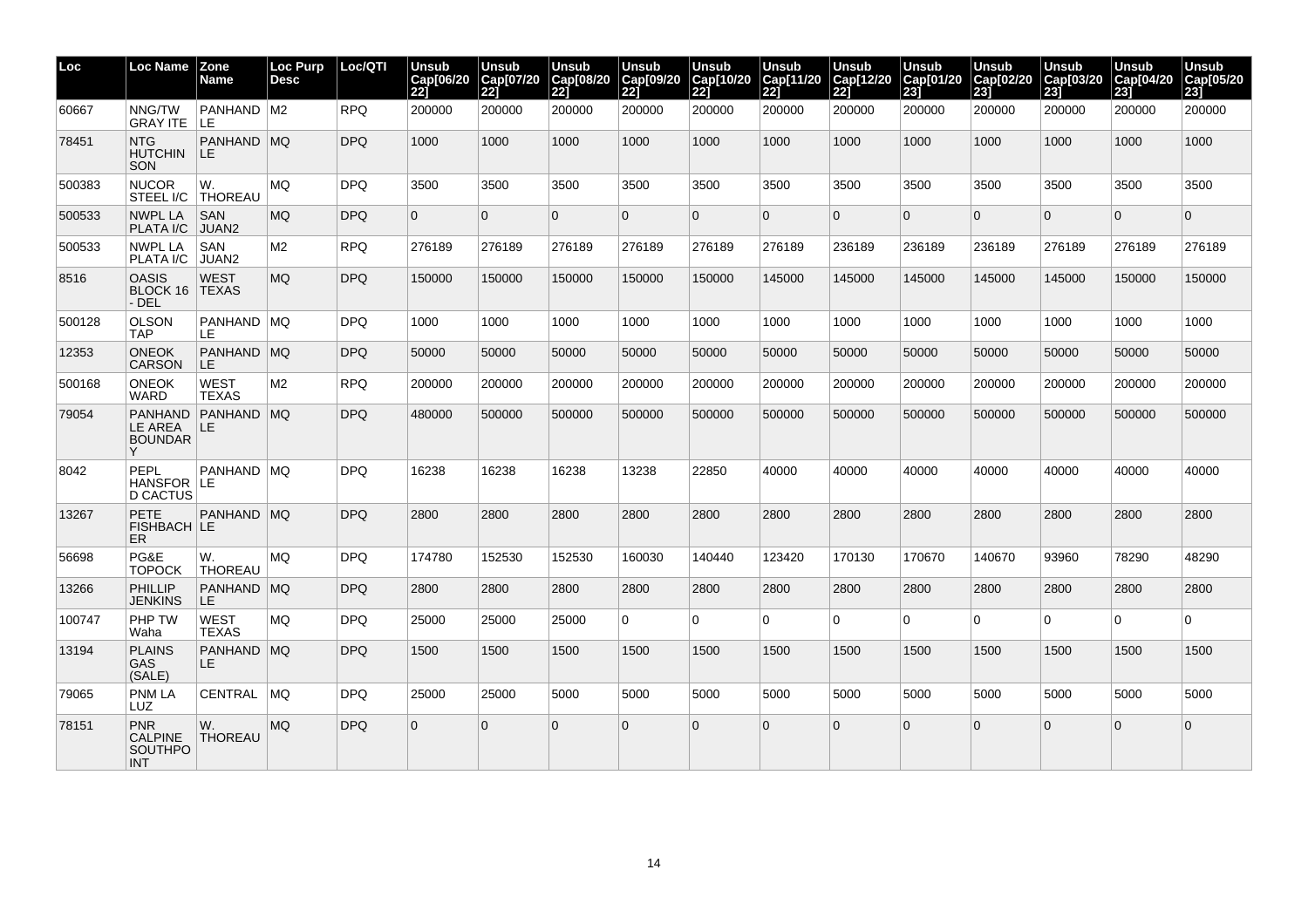| Loc    | Loc Name                                                                   | <b>Zone</b><br><b>Name</b> | <b>Loc Purp</b><br><b>Desc</b> | Loc/QTI    | Unsub<br>Cap[06/20<br><b>221</b> | Unsub<br>Cap[07/20<br>221 | <b>Unsub</b><br>Cap[08/20<br> 22] | Unsub<br>Cap[09/20<br>221 | <b>Unsub</b><br>Cap[10/20<br><b>221</b> | Unsub<br>Cap[11/20<br>221 | Unsub<br>Cap[12/20<br>221 | <b>Unsub</b><br>Cap[01/20<br>23 | Unsub<br>Cap[02/20<br>231 | <b>Unsub</b><br>Cap[03/20<br>231 | <b>Unsub</b><br>Cap[04/20<br>231 | <b>Unsub</b><br>Cap[05/20<br>23 |
|--------|----------------------------------------------------------------------------|----------------------------|--------------------------------|------------|----------------------------------|---------------------------|-----------------------------------|---------------------------|-----------------------------------------|---------------------------|---------------------------|---------------------------------|---------------------------|----------------------------------|----------------------------------|---------------------------------|
| 500616 | <b>PNR</b><br>TOPOCK -<br>PG&E                                             | W.<br><b>THOREAU</b>       | M2                             | <b>RPQ</b> | $\Omega$                         | $\Omega$                  | 0                                 | $\overline{0}$            | $\mathbf 0$                             | $\Omega$                  | $\Omega$                  | $\overline{0}$                  | $\overline{0}$            | $\mathbf 0$                      | $\Omega$                         | $\Omega$                        |
| 79088  | <b>POTTER</b><br>VALLEY<br><b>FARMS</b>                                    | PANHAND MQ<br>LE.          |                                | <b>DPQ</b> | 1000                             | 1000                      | 1000                              | 1000                      | 1000                                    | 1000                      | 1000                      | 1000                            | 1000                      | 1000                             | 1000                             | 1000                            |
| 78482  | <b>PRESCOT</b><br><b>T VALLEY</b><br><b>NORTH</b><br><b>DELIVERY</b>       | <b>PHOENIX</b>             | MQ                             | DPQ        | 14200                            | 14200                     | 14200                             | 14200                     | 12400                                   | 10900                     | 8600                      | 8600                            | 8600                      | 9900                             | 11400                            | 13700                           |
| 78483  | <b>T VALLEY</b><br><b>SOUTH</b><br><b>DELIVERY</b>                         | PRESCOT PHOENIX            | MQ                             | <b>DPQ</b> | 33100                            | 33100                     | 33100                             | 33100                     | 28600                                   | 24700                     | 19000                     | 19000                           | 19000                     | 22200                            | 26000                            | 31800                           |
| 79043  | <b>PRINGLE</b><br><b>TAP</b>                                               | PANHAND   MQ<br>LE         |                                | <b>DPQ</b> | 3000                             | 3000                      | 3000                              | 3000                      | 3000                                    | 3000                      | 3000                      | 3000                            | 3000                      | 3000                             | 3000                             | 3000                            |
| 78342  | QUESTAR SAN<br><b>BLOOMFI</b><br>ELD I/C                                   | JUAN2                      | MQ                             | DPQ        | 120000                           | 120000                    | 120000                            | 120000                    | 120000                                  | 120000                    | 120000                    | 120000                          | 120000                    | 120000                           | 120000                           | 120000                          |
| 13325  | R A<br><b>BURRUS</b>                                                       | PANHAND MQ<br>LE.          |                                | <b>DPQ</b> | 2981                             | 2981                      | 2981                              | 2981                      | 2981                                    | 2981                      | 2981                      | 2981                            | 2981                      | 2981                             | 2981                             | 2981                            |
| 78490  | <b>VALLEY</b><br><b>DELIVERY</b>                                           | RAINBOW PHOENIX            | MQ                             | <b>DPQ</b> | 35000                            | 35000                     | 35000                             | 35000                     | 35000                                   | 24240                     | 24240                     | 24240                           | 24240                     | 24240                            | 35000                            | 35000                           |
| 28924  | RANDALL<br>DEL<br>AMARILLO<br><b>TW</b>                                    | <b>PANHAND MQ</b><br>LE.   |                                | DPQ        | 1500                             | 1500                      | 1500                              | 1500                      | 1500                                    | 1500                      | 1500                      | 1500                            | 1500                      | 1500                             | 1500                             | 1500                            |
| 13249  | <b>BIGGS</b>                                                               | RAYMOND PANHAND MQ<br>LE.  |                                | <b>DPQ</b> | 301                              | 301                       | 301                               | 301                       | 301                                     | 301                       | 301                       | 301                             | 301                       | 301                              | 301                              | 301                             |
| 500538 | <b>RED</b><br><b>CEDAR</b><br><b>ARKANSA</b><br>S LOOP                     | SAN<br>JUAN2               | M <sub>2</sub>                 | <b>RPQ</b> | 279444                           | 279444                    | 279444                            | 279444                    | 279444                                  | 279444                    | 279444                    | 279444                          | 279444                    | 279444                           | 279444                           | 279444                          |
| 78121  | <b>RED</b><br><b>CEDAR</b><br><b>LAPLATA</b><br><b>REC</b>                 | SAN<br>JUAN2               | M2                             | <b>RPQ</b> | 23250                            | 24500                     | 24500                             | 24500                     | 24500                                   | 24500                     | 24500                     | 24500                           | 24500                     | 24500                            | 24500                            | 24500                           |
| 78484  | RED<br><b>HAWK</b><br><b>PLANT</b>                                         | <b>PHOENIX</b>             | MQ.                            | <b>DPQ</b> | 385000                           | 360000                    | 351500                            | 371500                    | 467500                                  | 500000                    | 500000                    | 500000                          | 500000                    | 500000                           | 467500                           | 431500                          |
| 79051  | <b>REGENCY WEST</b><br><b>KEYSTON TEXAS</b><br><b>E FUEL</b><br><b>TAP</b> |                            | <b>MQ</b>                      | <b>DPQ</b> | 2000                             | 2000                      | 2000                              | 2000                      | 2000                                    | 2000                      | 2000                      | 2000                            | 2000                      | 2000                             | 2000                             | 2000                            |
| 13320  | L ACRES                                                                    | ROCKWEL PANHAND MQ<br>LE.  |                                | <b>DPQ</b> | 2978                             | 2978                      | 2978                              | 2978                      | 2978                                    | 2978                      | 2978                      | 2978                            | 2978                      | 2978                             | 2978                             | 2978                            |
| 78398  | ROPER #2 $\vert W$ .<br><b>TAP</b>                                         | <b>THOREAU</b>             | <b>MQ</b>                      | <b>DPQ</b> | 20                               | 20                        | 20                                | 20                        | 20                                      | 20                        | 20                        | 20                              | 20                        | 20                               | 20                               | 20                              |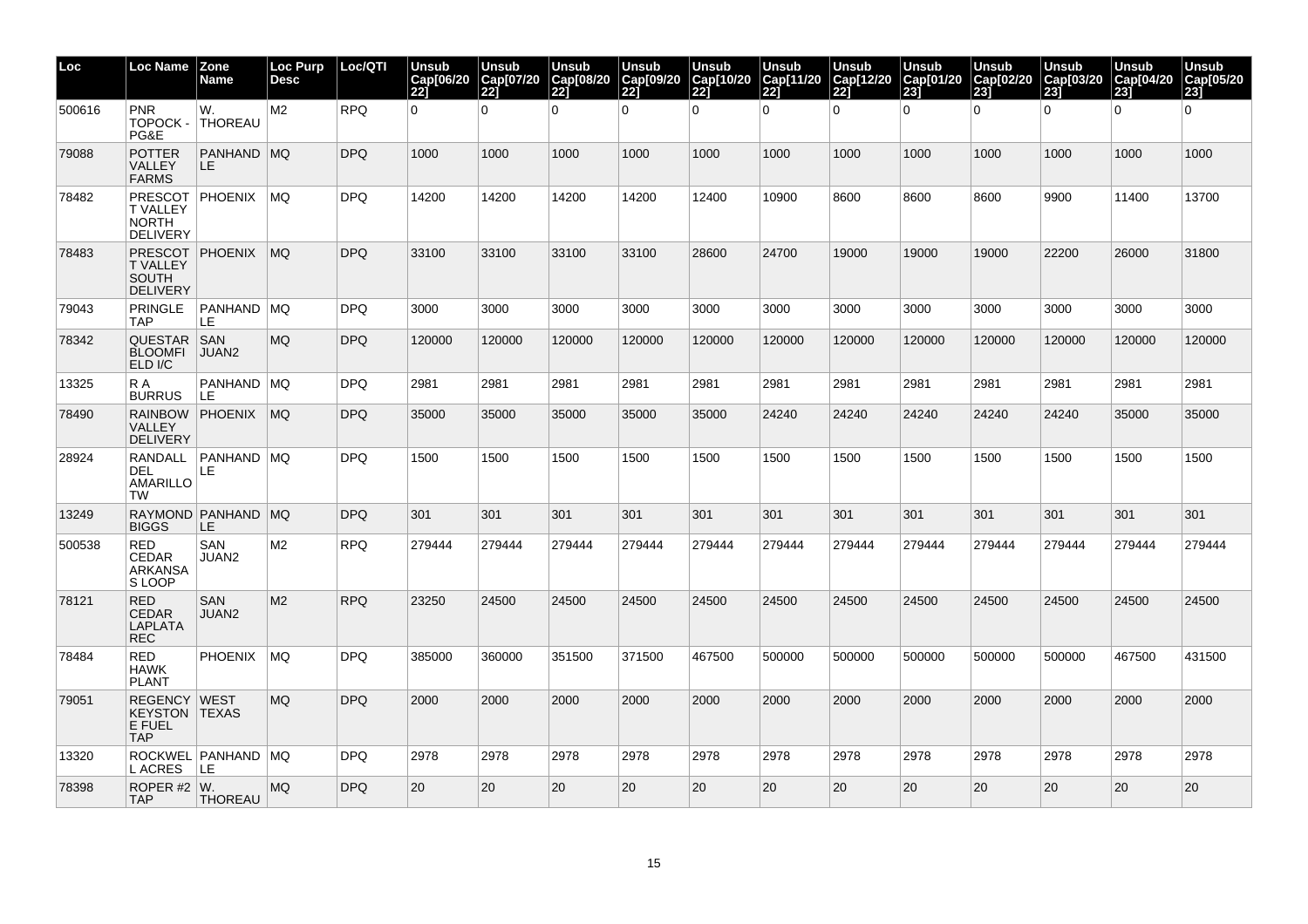| Loc    | Loc Name                                             | Zone<br>Name                | Loc Purp<br>Desc | Loc/QTI    | <b>Unsub</b><br>Cap[06/20<br>221 | <b>Unsub</b><br>Cap[07/20<br><b>221</b> | <b>Unsub</b><br>Cap[08/20<br>$\overline{221}$ | Unsub<br>Cap[09/20<br>221 | <b>Unsub</b><br>Cap[10/20<br>221 | <b>Unsub</b><br>Cap[11/20<br>221 | <b>Unsub</b><br>Cap[12/20<br><b>221</b> | <b>Unsub</b><br>Cap[01/20<br>$\overline{23}$ | Unsub<br>Cap[02/20<br>231 | Unsub<br>Cap[03/20<br>23j | <b>Unsub</b><br>Cap[04/20<br>231 | <b>Unsub</b><br>Cap[05/20<br>23j |
|--------|------------------------------------------------------|-----------------------------|------------------|------------|----------------------------------|-----------------------------------------|-----------------------------------------------|---------------------------|----------------------------------|----------------------------------|-----------------------------------------|----------------------------------------------|---------------------------|---------------------------|----------------------------------|----------------------------------|
| 500528 | <b>ROPER</b><br>FARM TAP   THOREAU                   | W.                          | MQ               | <b>DPQ</b> | 500                              | 500                                     | 500                                           | 500                       | 500                              | 500                              | 500                                     | 500                                          | 500                       | 500                       | 500                              | 500                              |
| 13198  | S.W. GAS-<br><b>WILLOW</b><br>VALLEY<br><b>SALES</b> | W.<br><b>THOREAU</b>        | <b>MQ</b>        | <b>DPQ</b> | $\overline{0}$                   | $\overline{0}$                          | $\Omega$                                      | $\Omega$                  | $\mathbf{0}$                     | $\overline{0}$                   | $\overline{0}$                          | $\Omega$                                     | $\Omega$                  | $\mathbf{0}$              | $\Omega$                         | $\overline{0}$                   |
| 78493  | <b>SANTAN</b><br>LATERAL<br>I/C                      | <b>PHOENIX</b>              | ∣MQ              | <b>DPQ</b> | 203500                           | 203500                                  | 203500                                        | 203500                    | 203500                           | 203500                           | 203500                                  | 203500                                       | 203500                    | 203500                    | 203500                           | 203500                           |
| 78496  | <b>SANTAN</b><br><b>PLANT</b>                        | <b>PHOENIX</b>              | MQ               | <b>DPQ</b> | $\Omega$                         | $\overline{0}$                          | $\Omega$                                      | $\mathbf 0$               | $\overline{0}$                   | 64084                            | 64084                                   | 64084                                        | 64084                     | 64084                     | $\mathbf{0}$                     | $\overline{0}$                   |
| 100719 | SENDERO<br>CRAWFO<br>RD.                             | <b>WEST</b><br><b>TEXAS</b> | M2               | <b>RPQ</b> | 110000                           | 105500                                  | 105500                                        | 105500                    | 105500                           | 110000                           | 110000                                  | 110000                                       | 110000                    | 110000                    | 110000                           | 110000                           |
| 500086 | <b>SNOWBO</b><br>WL TAP                              | W.<br><b>THOREAU</b>        | MQ.              | <b>DPQ</b> | 100                              | 100                                     | 100                                           | 100                       | 100                              | 100                              | 100                                     | 100                                          | 100                       | 100                       | 100                              | 100                              |
| 10487  | <b>SOCAL</b><br>NEEDLES                              | W.<br><b>THOREAU</b>        | MQ               | <b>DPQ</b> | 587777                           | 537870                                  | 537870                                        | 510370                    | 457460                           | 386160                           | 402450                                  | 404410                                       | 404410                    | 371120                    | 467460                           | 467460                           |
| 56697  | <b>SOCAL</b><br><b>TOPOCK</b>                        | W.<br><b>THOREAU</b>        | MQ.              | <b>DPQ</b> | 200000                           | 300000                                  | 300000                                        | 300000                    | 300000                           | 300000                           | 300000                                  | 300000                                       | 300000                    | 300000                    | 300000                           | 300000                           |
| 13208  | SOUTH<br>POMERTO LE<br>N HILL<br>(FARM<br>TAP)       | PANHAND MQ                  |                  | <b>DPQ</b> | 500                              | 500                                     | 500                                           | 500                       | 500                              | 500                              | 500                                     | 500                                          | 500                       | 500                       | 500                              | 500                              |
| 13197  | <b>SOUTH</b><br>SHAFFER<br>#4 (FARM<br>TAP)          | PANHAND MQ<br><b>ILE</b>    |                  | <b>DPQ</b> | 500                              | 500                                     | 500                                           | 500                       | 500                              | 500                              | 500                                     | 500                                          | 500                       | 500                       | 500                              | 500                              |
| 10594  | N STAR-<br>CANADIA<br>N RIVER                        | SOUTHER PANHAND MQ<br>ILE.  |                  | <b>DPQ</b> | 102396                           | 127272                                  | 127272                                        | 125272                    | 133000                           | 133000                           | 133000                                  | 133000                                       | 133000                    | 133000                    | 133000                           | 133000                           |
| 10594  | N STAR-<br><b>CANADIA</b><br>N RIVER                 | SOUTHER PANHAND M2<br>ILE.  |                  | <b>RPQ</b> | 150000                           | 150000                                  | 150000                                        | 150000                    | 150000                           | 150000                           | 150000                                  | 150000                                       | 150000                    | 150000                    | 150000                           | 150000                           |
| 78403  | ST<br><b>CHEESE</b><br>I/C                           | SOUTHWE PANHAND MQ<br>LE    |                  | <b>DPQ</b> | 5000                             | 5000                                    | 5000                                          | 5000                      | 5000                             | 5000                             | 5000                                    | 5000                                         | 5000                      | 5000                      | 5000                             | 5000                             |
| 13253  | <b>SPUR</b><br><b>RANCH</b><br><b>FARM TAP</b>       | PANHAND MQ<br>LE            |                  | <b>DPQ</b> | 300                              | 300                                     | 300                                           | 300                       | 300                              | 300                              | 300                                     | 300                                          | 300                       | 300                       | 300                              | 300                              |
| 78509  | <b>SPURLOC</b><br>K #1                               | PANHAND MQ<br>LE            |                  | <b>DPQ</b> | 3380                             | 3380                                    | 3380                                          | 3380                      | 3380                             | 3500                             | 3500                                    | 3500                                         | 3500                      | 3500                      | 3500                             | 3500                             |
| 79040  | <b>SRP</b><br><b>MESQUIT</b><br>E.                   | <b>PHOENIX</b>              | MQ               | <b>DPQ</b> | 125000                           | 125000                                  | 125000                                        | 125000                    | 125000                           | 125000                           | 125000                                  | 125000                                       | 125000                    | 125000                    | 125000                           | 125000                           |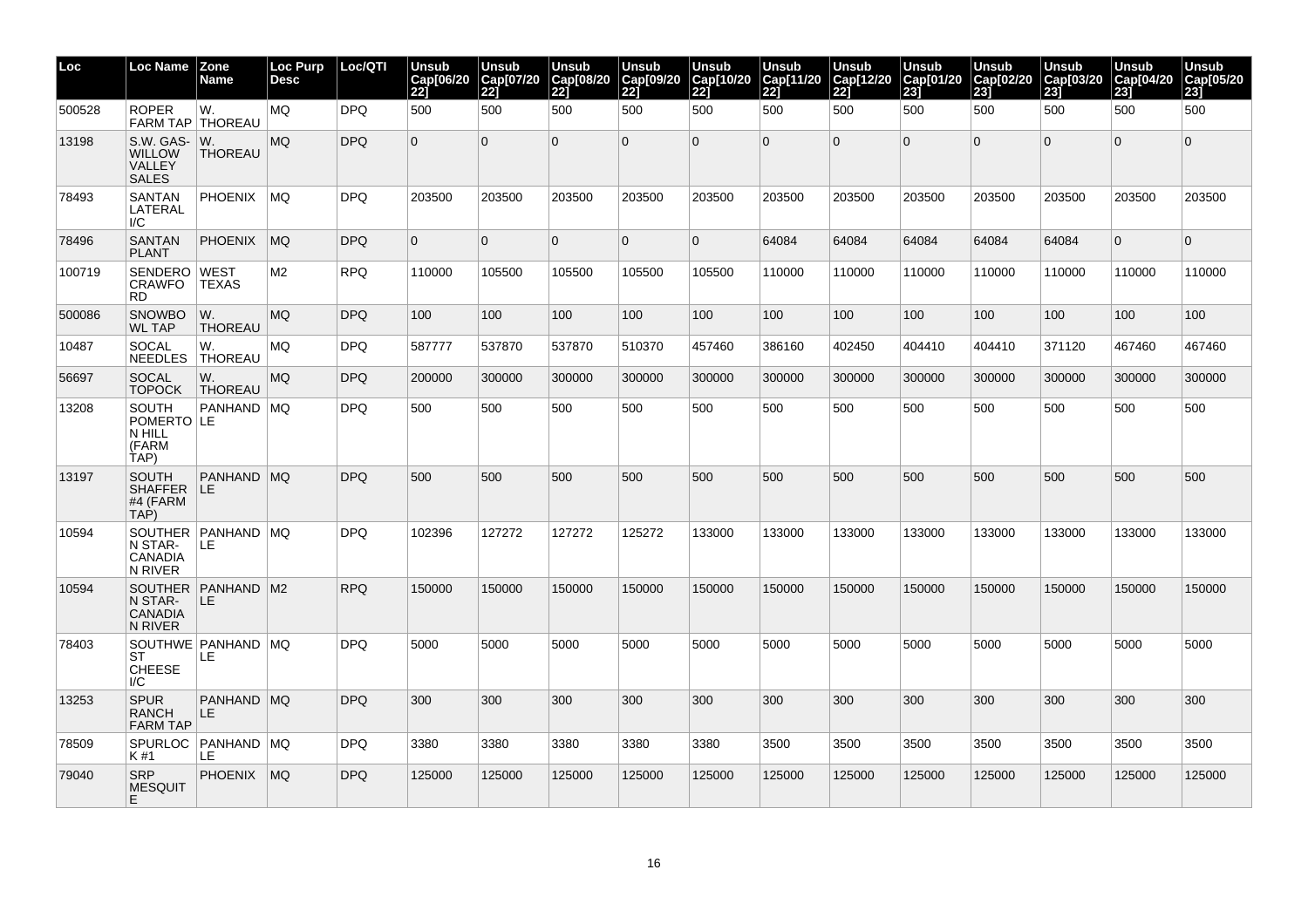| Loc    | Loc Name                                                       | <b>Zone</b><br>Name            | <b>Loc Purp</b><br><b>Desc</b> | Loc/QTI    | Unsub<br>Cap[06/20<br><b>221</b> | Unsub<br>Cap[07/20<br>221 | <b>Unsub</b><br>Cap[08/20<br> 22] | Unsub<br>Cap[09/20<br>221 | <b>Unsub</b><br>Cap[10/20<br>221 | <b>Unsub</b><br>Cap[11/20<br>221 | Unsub<br>Cap[12/20<br>221 | <b>Unsub</b><br>Cap[01/20<br>23j | Unsub<br>Cap[02/20<br>231 | Unsub<br>Cap[03/20<br>23j | <b>Unsub</b><br>Cap[04/20<br>231 | <b>Unsub</b><br>Cap[05/20<br>23j |
|--------|----------------------------------------------------------------|--------------------------------|--------------------------------|------------|----------------------------------|---------------------------|-----------------------------------|---------------------------|----------------------------------|----------------------------------|---------------------------|----------------------------------|---------------------------|---------------------------|----------------------------------|----------------------------------|
| 54005  | STATE 20<br>#1                                                 | <b>WEST</b><br><b>TEXAS</b>    | M <sub>2</sub>                 | <b>RPQ</b> | 9500                             | 9500                      | 9500                              | 9500                      | 9500                             | 9500                             | 9500                      | 9500                             | 9500                      | 9500                      | 9500                             | 9500                             |
| 78392  | <b>STOVALL</b><br>$#4$ FTP                                     | <b>PANHAND MQ</b><br><b>LE</b> |                                | <b>DPQ</b> | 3000                             | 3000                      | 3000                              | 3000                      | 3000                             | 3000                             | 3000                      | 3000                             | 3000                      | 3000                      | 3000                             | 3000                             |
| 500390 | DELIVERY LE<br>PT.T                                            | SUM WTG   PANHAND   MQ         |                                | <b>DPQ</b> | 7000                             | 7000                      | 7000                              | 7000                      | 7000                             | 7000                             | 7000                      | 7000                             | 7000                      | 7000                      | 7000                             | 7000                             |
| 500648 | SUM WTG   WEST<br>NEW MEX <b>TEXAS</b><br><b>DEL FTPS</b>      |                                | <b>MQ</b>                      | <b>DPQ</b> | 6000                             | 6000                      | 6000                              | 6000                      | 6000                             | 6000                             | 6000                      | 6000                             | 6000                      | 6000                      | 6000                             | 6000                             |
| 13201  | <b>IELD</b><br>(FARM<br>TAP)                                   | SUMMERF   PANHAND   MQ<br>LE.  |                                | <b>DPQ</b> | 1500                             | 1500                      | 1500                              | 1500                      | 1500                             | 1500                             | 1500                      | 1500                             | 1500                      | 1500                      | 1500                             | 1500                             |
| 100737 | <b>SUMMIT</b><br>LANE                                          | CENTRAL M2                     |                                | <b>RPQ</b> | 199100                           | 200000                    | 200000                            | 200000                    | 200000                           | 200000                           | 200000                    | 200000                           | 200000                    | 200000                    | 200000                           | 200000                           |
| 100741 | <b>SUMMIT</b><br>LANE<br><b>FUEL</b>                           | CENTRAL                        | MQ                             | DPQ.       | 3000                             | 3000                      | 3000                              | 3000                      | 3000                             | 3000                             | 3000                      | 3000                             | 3000                      | 3000                      | 3000                             | 3000                             |
| 78481  | <b>SUN</b><br><b>VALLEY</b><br><b>SOUTH</b><br><b>DELIVERY</b> | <b>PHOENIX</b>                 | MQ                             | <b>DPQ</b> | 34000                            | 34000                     | 34000                             | 34000                     | 34000                            | 26610                            | 26610                     | 26610                            | 26610                     | 26610                     | 34000                            | 34000                            |
| 78492  | SUNDANC PHOENIX<br>E PLANT                                     |                                | MQ                             | <b>DPQ</b> | 195000                           | 195000                    | 138500                            | 138500                    | 138500                           | 110000                           | 70000                     | 70000                            | 70000                     | 110000                    | 138500                           | 138500                           |
| 79061  | <b>SWG</b><br><b>XAMOL</b>                                     | <b>PHOENIX</b>                 | <b>MQ</b>                      | <b>DPQ</b> | 25900                            | 25900                     | 25900                             | 25900                     | 25900                            | 25700                            | 25700                     | 25700                            | 25700                     | 25700                     | 25900                            | 25900                            |
| 100739 | TARGA DK WEST<br><b>BOYD</b><br><b>FUEL</b>                    | <b>TEXAS</b>                   | MQ                             | <b>DPQ</b> | 3800                             | 3800                      | 3800                              | 3800                      | 3800                             | 3800                             | 3800                      | 3800                             | 3800                      | 3800                      | 3800                             | 3800                             |
| 79073  | <b>TARGA</b><br><b>ENERGY</b>                                  | <b>WEST</b><br><b>TEXAS</b>    | M <sub>2</sub>                 | <b>RPQ</b> | 60000                            | 60000                     | 60000                             | 60000                     | 60000                            | 60000                            | 60000                     | 60000                            | 60000                     | 60000                     | 60000                            | 60000                            |
| 79074  | <b>TARGA</b><br><b>FUEL</b>                                    | <b>WEST</b><br><b>TEXAS</b>    | <b>MQ</b>                      | <b>DPQ</b> | 5000                             | 5000                      | 5000                              | 5000                      | 5000                             | 5000                             | 5000                      | 5000                             | 5000                      | 5000                      | 5000                             | 5000                             |
| 500228 | <b>TGC</b><br>BRILLHAR LE                                      | PANHAND M2                     |                                | <b>RPQ</b> | 5000                             | 5000                      | 5000                              | 5000                      | 5000                             | 5000                             | 5000                      | 5000                             | 5000                      | 5000                      | 5000                             | 5000                             |
| 13239  | THAD M<br>OSBORNE LE<br><b>FARM TAP</b>                        | PANHAND MQ                     |                                | <b>DPQ</b> | 300                              | 300                       | 300                               | 300                       | 300                              | 300                              | 300                       | 300                              | 300                       | 300                       | 300                              | 300                              |
| 500529 | THORNTO W.<br>N FARM<br><b>TAP</b>                             | <b>THOREAU</b>                 | <b>MQ</b>                      | <b>DPQ</b> | 1000                             | 1000                      | 1000                              | 1000                      | 1000                             | 1000                             | 1000                      | 1000                             | 1000                      | 1000                      | 1000                             | 1000                             |
| 100726 | <b>TKO</b><br>HANSFOR LE<br>D.                                 | PANHAND MQ                     |                                | <b>DPQ</b> | 2500                             | 2500                      | 2500                              | 2500                      | 2500                             | 2500                             | 2500                      | 2500                             | 2500                      | 2500                      | 2500                             | 2500                             |
| 79026  | <b>TKO</b><br>WILLIAMS   LE                                    | PANHAND MQ                     |                                | <b>DPQ</b> | 1330                             | 1330                      | 1330                              | 1330                      | 1330                             | 1600                             | 1600                      | 1600                             | 1600                      | 1600                      | 1600                             | 1600                             |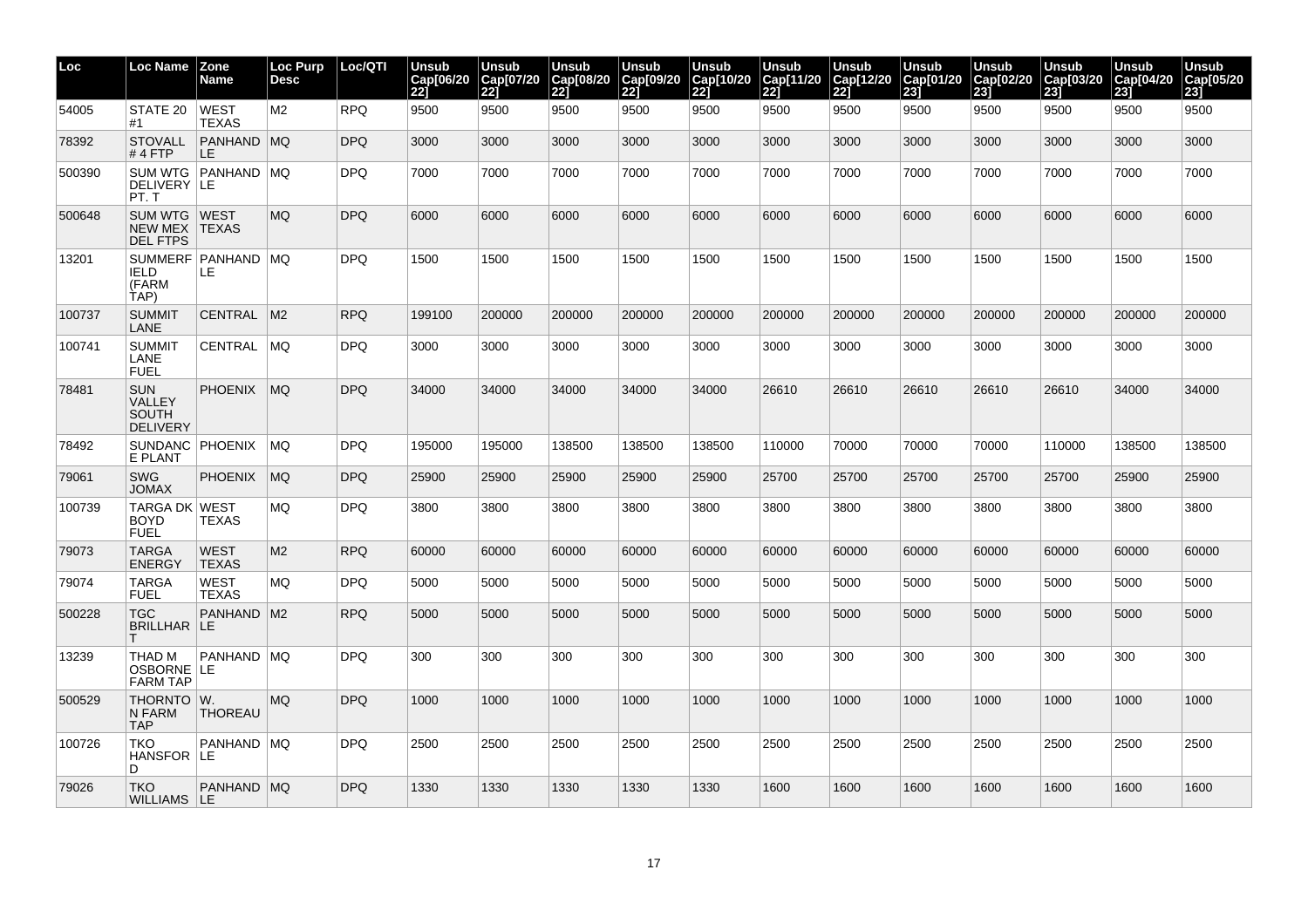| Loc    | Loc Name                                                                   | <b>Zone</b><br>Name         | Loc Purp<br><b>Desc</b> | Loc/QTI    | Unsub<br>Cap[06/20<br>221 | Unsub<br>Cap[07/20<br>221 | <b>Unsub</b><br>Cap[08/20<br>221 | <b>Unsub</b><br>Cap[09/20<br>221 | Unsub<br>Cap[10/20<br>221 | Unsub<br>Cap[11/20<br>221 | Unsub<br>Cap[12/20<br>221 | <b>Unsub</b><br>Cap[01/20<br>231 | <b>Unsub</b><br>Cap[02/20<br>231 | Unsub<br>Cap[03/20<br>231 | Unsub<br>Cap[04/20<br>231 | Unsub<br>Cap[05/20<br>231 |
|--------|----------------------------------------------------------------------------|-----------------------------|-------------------------|------------|---------------------------|---------------------------|----------------------------------|----------------------------------|---------------------------|---------------------------|---------------------------|----------------------------------|----------------------------------|---------------------------|---------------------------|---------------------------|
| 100718 | <b>TRANS</b><br>PECOS I/C TEXAS                                            | <b>WEST</b>                 | <b>MQ</b>               | <b>DPQ</b> | 500000                    | 500000                    | 500000                           | 500000                           | 500000                    | 500000                    | 500000                    | 500000                           | 500000                           | 500000                    | 500000                    | 500000                    |
| 79031  | <b>TURKEY</b><br><b>TRACK</b>                                              | PANHAND MQ<br>LE.           |                         | DPQ        | 500                       | 500                       | 500                              | 500                              | 500                       | 500                       | 500                       | 500                              | 500                              | 500                       | 500                       | 500                       |
| 13335  | <b>TW</b><br>(CABOT)<br>RANDALL<br>CO.<br><b>COUNTRY</b><br><b>CLUB</b>    | PANHAND   MQ<br>LE.         |                         | <b>DPQ</b> | 4991                      | 4994                      | 5000                             | 5000                             | 5000                      | 5000                      | 5000                      | 5000                             | 5000                             | 5000                      | 5000                      | 5000                      |
| 56774  | <b>TW</b><br><b>STANDIN</b><br><b>G ROCK</b><br>I/C                        | SAN JUAN   MQ               |                         | <b>DPQ</b> | 1654                      | 1654                      | 1654                             | 1654                             | 1654                      | 1654                      | 1654                      | 1654                             | 1654                             | 1654                      | 1654                      | 1654                      |
| 500523 | TW/ANG<br>P <sub>3</sub> OH<br><b>SHOP</b><br><b>FUEL</b>                  | PANHAND   MQ<br>LE.         |                         | <b>DPQ</b> | 1000                      | 1000                      | 1000                             | 1000                             | 1000                      | 1000                      | 1000                      | 1000                             | 1000                             | 1000                      | 1000                      | 1000                      |
| 8143   | <b>TW/SEVE</b><br>N M GAS<br><b>SHERMAN</b><br><b>COUNTY</b><br><b>ITE</b> | PANHAND   MQ<br>LE.         |                         | <b>DPQ</b> | 30000                     | 30000                     | 30000                            | 30000                            | 30000                     | 30000                     | 30000                     | 30000                            | 30000                            | 30000                     | 30000                     | 30000                     |
| 78003  | <b>TW/SGTC</b><br><b>MOJAVE</b><br>DEL.                                    | W.<br><b>THOREAU</b>        | <b>MQ</b>               | <b>DPQ</b> | 252000                    | 252000                    | 252000                           | 252000                           | 235500                    | 209100                    | 174000                    | 166500                           | 181300                           | 229600                    | 240100                    | 239800                    |
| 13300  | <b>TW/WALT</b><br><b>ON FUEL</b><br><b>DELIVERY</b>                        | <b>WEST</b><br><b>TEXAS</b> | MQ.                     | DPQ        | 1000                      | 1000                      | 1000                             | 1000                             | 1000                      | 1000                      | 1000                      | 1000                             | 1000                             | 1000                      | 1000                      | 1000                      |
| 500612 | TW/WTG/<br>HANSFOR LE<br>D CO I/C                                          | PANHAND   MQ                |                         | <b>DPQ</b> | $\Omega$                  | $\Omega$                  | 0                                | 3000                             | 3000                      | 6000                      | 6000                      | 6000                             | 6000                             | 6000                      | 6000                      | 6000                      |
| 500632 | <b>NSCOLOR</b><br>ADO.<br><b>BLANCO</b>                                    | TWPL/TRA SAN JUAN MQ        |                         | DPQ        | 450000                    | 450000                    | 450000                           | 450000                           | 450000                    | 450000                    | 450000                    | 450000                           | 450000                           | 450000                    | 450000                    | 450000                    |
| 500632 | <b>NSCOLOR</b><br>ADO.<br><b>BLANCO</b>                                    | TWPL/TRA   SAN JUAN   M2    |                         | <b>RPQ</b> | 450000                    | 450000                    | 450000                           | 450000                           | 450000                    | 430000                    | 410000                    | 410000                           | 410000                           | 430000                    | 450000                    | 450000                    |
| 100730 | Targa<br>Wildcat                                                           | <b>WEST</b><br><b>TEXAS</b> | M <sub>2</sub>          | <b>RPQ</b> | 200000                    | 200000                    | 200000                           | 200000                           | 200000                    | 200000                    | 200000                    | 200000                           | 200000                           | 200000                    | 200000                    | 200000                    |
| 100731 | Targa<br>Wildcat<br>Fuel                                                   | <b>WEST</b><br><b>TEXAS</b> | <b>MQ</b>               | <b>DPQ</b> | 3000                      | 3000                      | 3000                             | 3000                             | 3000                      | 3000                      | 3000                      | 3000                             | 3000                             | 3000                      | 3000                      | 3000                      |
| 78464  | <b>UNS</b><br><b>MOHAVE</b>                                                | W.<br><b>THOREAU</b>        | <b>MQ</b>               | DPQ        | 115000                    | 115000                    | 115000                           | 115000                           | 115000                    | 115000                    | 115000                    | 115000                           | 115000                           | 115000                    | 115000                    | 115000                    |
| 78501  | VALENCIA CENTRAL                                                           |                             | MQ                      | <b>DPQ</b> | 5000                      | 5000                      | 5000                             | 5000                             | 5000                      | 5000                      | 5000                      | 5000                             | 5000                             | 5000                      | 5000                      | 5000                      |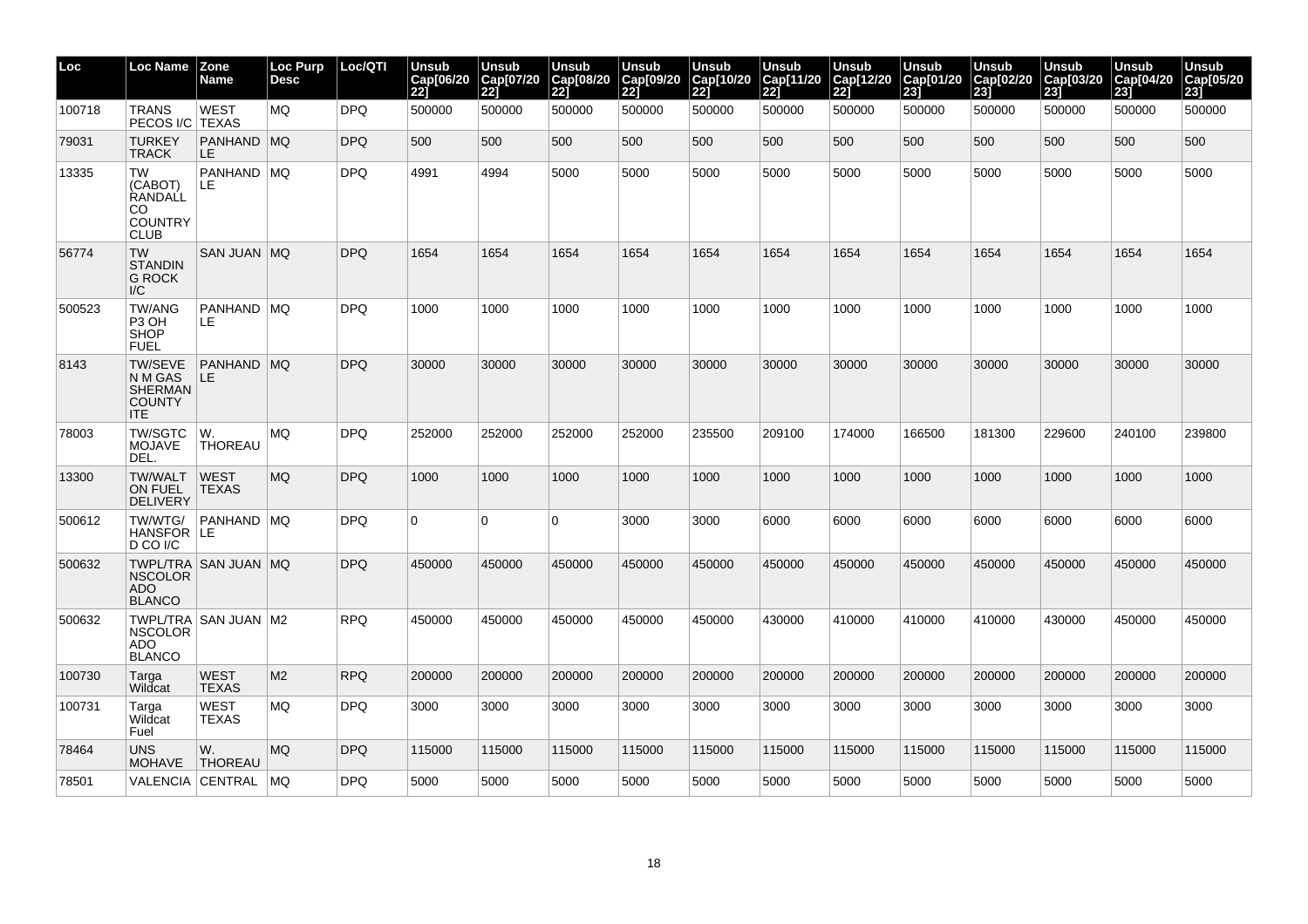| Loc    | <b>Loc Name</b>                                                              | <b>Zone</b><br>Name         | Loc Purp<br><b>Desc</b> | Loc/QTI    | <b>Unsub</b><br>Cap[06/20<br>221 | <b>Unsub</b><br>Cap[07/20<br>221 | <b>Unsub</b><br>Cap[08/20<br>22] | Unsub<br>Cap[09/20<br>221 | <b>Unsub</b><br>Cap[10/20<br>221 | <b>Unsub</b><br>Cap[11/20<br>221 | <b>Unsub</b><br>Cap[12/20<br>221 | <b>Unsub</b><br>Cap[01/20<br>23] | Unsub<br>Cap[02/20<br>231 | <b>Unsub</b><br>Cap[03/20<br>231 | <b>Unsub</b><br>Cap[04/20<br>231 | <b>Unsub</b><br>Cap[05/20<br>23] |
|--------|------------------------------------------------------------------------------|-----------------------------|-------------------------|------------|----------------------------------|----------------------------------|----------------------------------|---------------------------|----------------------------------|----------------------------------|----------------------------------|----------------------------------|---------------------------|----------------------------------|----------------------------------|----------------------------------|
| 56423  | <b>VALVERD</b><br>E PLANT                                                    | <b>SAN JUAN M2</b>          |                         | <b>RPQ</b> | 210000                           | 210000                           | 210000                           | 210000                    | 245000                           | 245000                           | 245000                           | 245000                           | 245000                    | 245000                           | 210000                           | 210000                           |
| 13326  | W A<br><b>GREEN</b>                                                          | PANHAND MQ<br>LE            |                         | <b>DPQ</b> | 2981                             | 2981                             | 2981                             | 2981                      | 2981                             | 2981                             | 2981                             | 2981                             | 2981                      | 2981                             | 2981                             | 2981                             |
| 78409  | <b>WEST</b><br>TEXAS<br><b>AREA</b><br><b>BOUNDAR</b><br>Y                   | <b>WEST</b><br><b>TEXAS</b> | <b>MQ</b>               | <b>DPQ</b> | 840000                           | 840000                           | 840000                           | 840000                    | 840000                           | 840000                           | 840000                           | 840000                           | 840000                    | 840000                           | 840000                           | 840000                           |
| 78409  | WEST<br>TEXAS<br>AREA<br><b>BOUNDAR</b><br>$\checkmark$                      | <b>WEST</b><br><b>TEXAS</b> | M <sub>2</sub>          | <b>RPQ</b> | 1000000                          | 1000000                          | 1000000                          | 1000000                   | 1000000                          | 1000000                          | 1000000                          | 1000000                          | 1000000                   | 1000000                          | 1000000                          | 1000000                          |
| 10518  | <b>WEST</b><br>TEXAS<br><b>GAS</b><br><b>PARMER</b>                          | PANHAND MQ<br>LE.           |                         | <b>DPQ</b> | 12000                            | 12000                            | 12000                            | 12000                     | 12000                            | 12000                            | 12000                            | 12000                            | 12000                     | 12000                            | 12000                            | 12000                            |
| 13475  | WEST<br>TEXAS<br>WATER<br><b>SYSTEMS</b><br><b>SALES</b>                     | <b>WEST</b><br><b>TEXAS</b> | MQ.                     | <b>DPQ</b> | 2500                             | 2500                             | 2500                             | 2500                      | 2500                             | 2500                             | 2500                             | 2500                             | 2500                      | 2500                             | 2500                             | 2500                             |
| 9260   | <b>WEST TX</b><br>GAS/TW<br>(ENERGA<br>S)<br><b>RANDALL</b><br><b>CANYON</b> | PANHAND MQ<br>LE.           |                         | <b>DPQ</b> | 2999                             | 2999                             | 3000                             | 3000                      | 3000                             | 3000                             | 3000                             | 3000                             | 3000                      | 3000                             | 3000                             | 3000                             |
| 16540  | WEST TX<br>GAS/TW<br>WINKLER<br>WEST<br>TEXAS                                | <b>WEST</b><br>TEXAS        | <b>MQ</b>               | <b>DPQ</b> | 2000                             | 2000                             | 2000                             | 2000                      | 2000                             | 5000                             | 5000                             | 5000                             | 5000                      | 5000                             | 5000                             | 5000                             |
| 9259   | <b>WEST TX</b><br>GAS/TW<br>(ENERGA<br>S) GRAY<br><b>PAMPA</b>               | PANHAND   MQ<br>LE          |                         | <b>DPQ</b> | 2998                             | 2999                             | 3000                             | 3000                      | 3000                             | 3000                             | 3000                             | 3000                             | 3000                      | 3000                             | 3000                             | 3000                             |
| 9022   | <b>WESTAR-</b><br><b>PAMPA</b><br>GRAY                                       | PANHAND   MQ<br>LE          |                         | <b>DPQ</b> | 10000                            | 10000                            | 10000                            | 10000                     | 10000                            | 10000                            | 10000                            | 10000                            | 10000                     | 10000                            | 10000                            | 10000                            |
| 500516 | <b>PLANT I/C</b>                                                             | WFS/KUTZ   SAN JUAN   M2    |                         | <b>RPQ</b> | 200000                           | 200000                           | 200000                           | 200000                    | 200000                           | 200000                           | 200000                           | 200000                           | 200000                    | 200000                           | 200000                           | 200000                           |
| 13275  | <b>WILLIAM</b><br>FROST                                                      | <b>PANHAND MQ</b><br>LE     |                         | <b>DPQ</b> | 2000                             | 2000                             | 2000                             | 2000                      | 2000                             | 2000                             | 2000                             | 2000                             | 2000                      | 2000                             | 2000                             | 2000                             |
| 13317  | <b>WILLIAM</b><br>THOMPSO LE<br>N.                                           | PANHAND MQ                  |                         | <b>DPQ</b> | 2981                             | 2981                             | 2981                             | 2981                      | 2981                             | 2981                             | 2981                             | 2981                             | 2981                      | 2981                             | 2981                             | 2981                             |